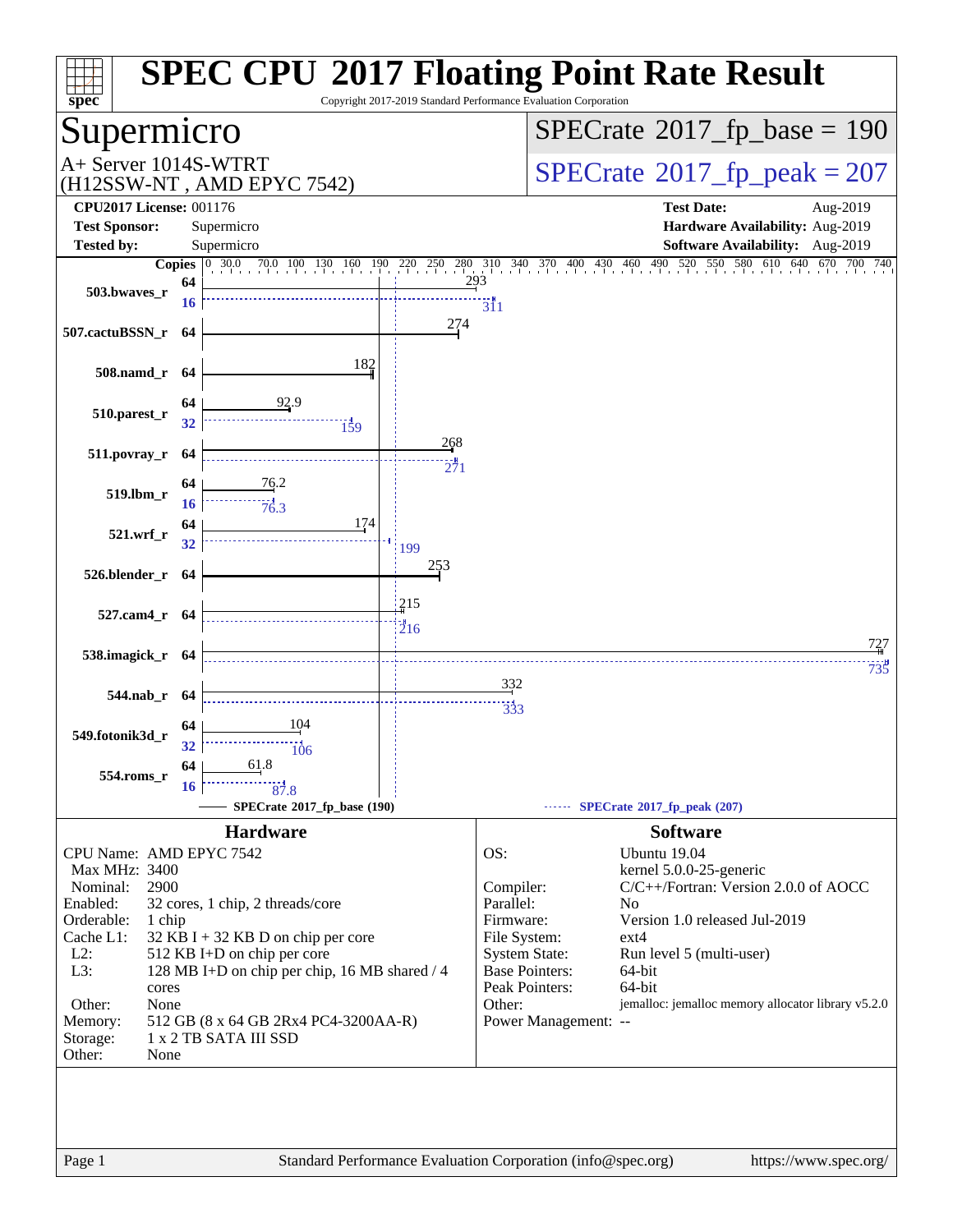

Copyright 2017-2019 Standard Performance Evaluation Corporation

# Supermicro

(H12SSW-NT , AMD EPYC 7542)

# $SPECTate$ <sup>®</sup>[2017\\_fp\\_base =](http://www.spec.org/auto/cpu2017/Docs/result-fields.html#SPECrate2017fpbase) 190

A+ Server 1014S-WTRT<br>
(H12SSW-NT AMD EPYC 7542) [SPECrate](http://www.spec.org/auto/cpu2017/Docs/result-fields.html#SPECrate2017fppeak)®[2017\\_fp\\_peak = 2](http://www.spec.org/auto/cpu2017/Docs/result-fields.html#SPECrate2017fppeak)07

**[CPU2017 License:](http://www.spec.org/auto/cpu2017/Docs/result-fields.html#CPU2017License)** 001176 **[Test Date:](http://www.spec.org/auto/cpu2017/Docs/result-fields.html#TestDate)** Aug-2019 **[Test Sponsor:](http://www.spec.org/auto/cpu2017/Docs/result-fields.html#TestSponsor)** Supermicro **[Hardware Availability:](http://www.spec.org/auto/cpu2017/Docs/result-fields.html#HardwareAvailability)** Aug-2019 **[Tested by:](http://www.spec.org/auto/cpu2017/Docs/result-fields.html#Testedby)** Supermicro **[Software Availability:](http://www.spec.org/auto/cpu2017/Docs/result-fields.html#SoftwareAvailability)** Aug-2019

### **[Results Table](http://www.spec.org/auto/cpu2017/Docs/result-fields.html#ResultsTable)**

|                                  | <b>Base</b>   |                |       |                | <b>Peak</b> |                |            |               |                |              |                |              |                |              |
|----------------------------------|---------------|----------------|-------|----------------|-------------|----------------|------------|---------------|----------------|--------------|----------------|--------------|----------------|--------------|
| <b>Benchmark</b>                 | <b>Copies</b> | <b>Seconds</b> | Ratio | <b>Seconds</b> | Ratio       | <b>Seconds</b> | Ratio      | <b>Copies</b> | <b>Seconds</b> | <b>Ratio</b> | <b>Seconds</b> | <b>Ratio</b> | <b>Seconds</b> | <b>Ratio</b> |
| 503.bwayes_r                     | 64            | 2188           | 293   | 2190           | 293         | 2188           | <u>293</u> | 16            | 515            | <u>311</u>   | 517            | 310          | 513            | 313          |
| 507.cactuBSSN r                  | 64            | 296            | 273   | 295            | 274         | 296            | 274        | 64            | 296            | 273          | 295            | 274          | 296            | 274          |
| $508$ .namd $r$                  | 64            | 337            | 180   | 334            | 182         | 333            | 183        | 64            | 337            | 180          | 334            | 182          | 333            | 183          |
| 510.parest_r                     | 64            | 1783           | 93.9  | 1812           | 92.4        | 1802           | 92.9       | 32            | 525            | 160          | 525            | <u>159</u>   | 525            | 159          |
| 511.povray_r                     | 64            | 557            | 268   | 560            | 267         | 559            | 268        | 64            | 553            | 270          | 548            | 273          | 552            | 271          |
| 519.1bm r                        | 64            | 884            | 76.3  | 885            | 76.2        | 886            | 76.1       | 16            | 220            | 76.5         | 223            | 75.7         | 221            | 76.3         |
| $521$ .wrf r                     | 64            | 824            | 174   | 827            | 173         | 824            | 174        | 32            | 360            | 199          | 357            | 201          | 360            | 199          |
| 526.blender r                    | 64            | 385            | 253   | 384            | 254         | 385            | 253        | 64            | 385            | 253          | 384            | 254          | 385            | 253          |
| $527$ .cam $4r$                  | 64            | 527            | 213   | 520            | 215         | 520            | 215        | 64            | 519            | 216          | 515            | 218          | 519            | <b>216</b>   |
| 538.imagick_r                    | 64            | 219            | 727   | 220            | 725         | 218            | 729        | 64            | 217            | 735          | 218            | 731          | 217            | 735          |
| 544.nab_r                        | 64            | 324            | 332   | 324            | 332         | 325            | 332        | 64            | 323            | 333          | 323            | 333          | 323            | 334          |
| 549.fotonik3d r                  | 64            | 2391           | 104   | 2393           | 104         | 2392           | <u>104</u> | 32            | 1174           | 106          | 1173           | 106          | 1173           | <b>106</b>   |
| $554$ .roms r                    | 64            | 1645           | 61.8  | 1642           | 61.9        | 1645           | 61.8       | 16            | 289            | 88.0         | <u>290</u>     | 87.8         | 291            | 87.2         |
| $SPECrate^{\circ}2017$ fp base = |               |                | 190   |                |             |                |            |               |                |              |                |              |                |              |

**[SPECrate](http://www.spec.org/auto/cpu2017/Docs/result-fields.html#SPECrate2017fppeak)[2017\\_fp\\_peak =](http://www.spec.org/auto/cpu2017/Docs/result-fields.html#SPECrate2017fppeak) 207**

Results appear in the [order in which they were run.](http://www.spec.org/auto/cpu2017/Docs/result-fields.html#RunOrder) Bold underlined text [indicates a median measurement.](http://www.spec.org/auto/cpu2017/Docs/result-fields.html#Median)

#### **[Compiler Notes](http://www.spec.org/auto/cpu2017/Docs/result-fields.html#CompilerNotes)**

The AMD64 AOCC Compiler Suite is available at <http://developer.amd.com/amd-aocc/>

#### **[Submit Notes](http://www.spec.org/auto/cpu2017/Docs/result-fields.html#SubmitNotes)**

The config file option 'submit' was used. 'numactl' was used to bind copies to the cores. See the configuration file for details.

### **[Operating System Notes](http://www.spec.org/auto/cpu2017/Docs/result-fields.html#OperatingSystemNotes)**

'ulimit -s unlimited' was used to set environment stack size 'ulimit -l 2097152' was used to set environment locked pages in memory limit

runcpu command invoked through numactl i.e.: numactl --interleave=all runcpu <etc>

Set dirty\_ratio=8 to limit dirty cache to 8% of memory Set swappiness=1 to swap only if necessary Set zone\_reclaim\_mode=1 to free local node memory and avoid remote memory sync then drop\_caches=3 to reset caches before invoking runcpu

| Page 2 | Standard Performance Evaluation Corporation (info@spec.org) | https://www.spec.org/ |
|--------|-------------------------------------------------------------|-----------------------|
|--------|-------------------------------------------------------------|-----------------------|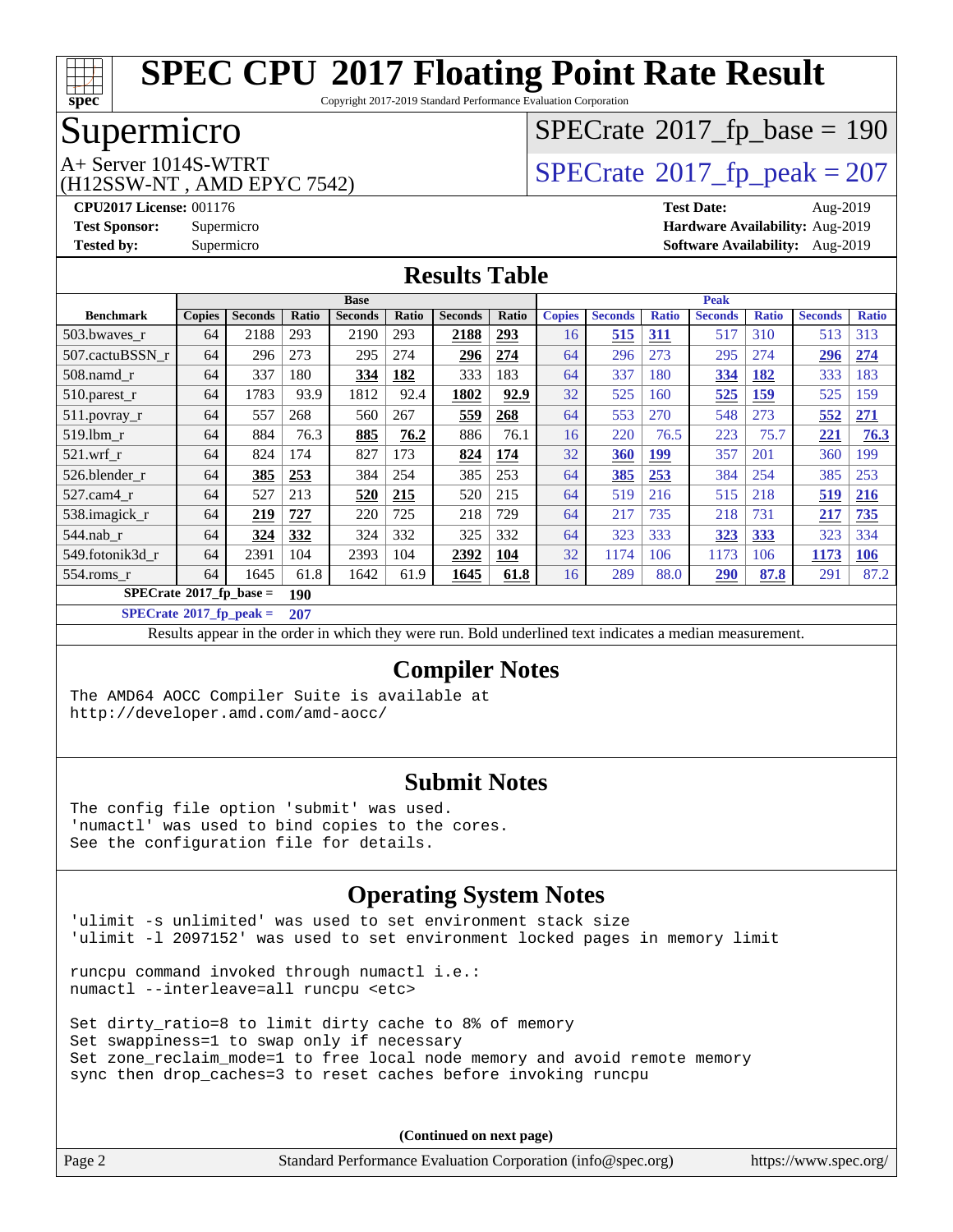

Copyright 2017-2019 Standard Performance Evaluation Corporation

### Supermicro

 $SPECTate$ <sup>®</sup>[2017\\_fp\\_base =](http://www.spec.org/auto/cpu2017/Docs/result-fields.html#SPECrate2017fpbase) 190

(H12SSW-NT , AMD EPYC 7542)

 $A+$  Server 1014S-WTRT  $\begin{array}{c|c}\n\text{SPECrate} \text{\textdegree}2017\_fp\_peak = 207\n\end{array}$  $\begin{array}{c|c}\n\text{SPECrate} \text{\textdegree}2017\_fp\_peak = 207\n\end{array}$  $\begin{array}{c|c}\n\text{SPECrate} \text{\textdegree}2017\_fp\_peak = 207\n\end{array}$ 

**[CPU2017 License:](http://www.spec.org/auto/cpu2017/Docs/result-fields.html#CPU2017License)** 001176 **[Test Date:](http://www.spec.org/auto/cpu2017/Docs/result-fields.html#TestDate)** Aug-2019 **[Test Sponsor:](http://www.spec.org/auto/cpu2017/Docs/result-fields.html#TestSponsor)** Supermicro **[Hardware Availability:](http://www.spec.org/auto/cpu2017/Docs/result-fields.html#HardwareAvailability)** Aug-2019 **[Tested by:](http://www.spec.org/auto/cpu2017/Docs/result-fields.html#Testedby)** Supermicro **Supermicro [Software Availability:](http://www.spec.org/auto/cpu2017/Docs/result-fields.html#SoftwareAvailability)** Aug-2019

#### **[Operating System Notes \(Continued\)](http://www.spec.org/auto/cpu2017/Docs/result-fields.html#OperatingSystemNotes)**

dirty\_ratio, swappiness, zone\_reclaim\_mode and drop caches were all set using privileged echo (e.g. echo 1 > /proc/sys/vm/swappiness).

Transparent huge pages set to 'always' for this run (OS default)

### **[General Notes](http://www.spec.org/auto/cpu2017/Docs/result-fields.html#GeneralNotes)**

Environment variables set by runcpu before the start of the run: LD\_LIBRARY\_PATH = "/root/20190805/ppog-binaries-master/cpu2017/amd\_rate\_aocc200\_rome\_B\_lib/64; /root/20190805/ppog-binaries-master/cpu2017/amd\_rate\_aocc200\_rome\_B\_lib/32:" MALLOC\_CONF = "retain:true"

Binaries were compiled on a system with 2x AMD EPYC 7601 CPU + 512GB Memory using Fedora 26

NA: The test sponsor attests, as of date of publication, that CVE-2017-5754 (Meltdown) is mitigated in the system as tested and documented. Yes: The test sponsor attests, as of date of publication, that CVE-2017-5753 (Spectre variant 1) is mitigated in the system as tested and documented. Yes: The test sponsor attests, as of date of publication, that CVE-2017-5715 (Spectre variant 2) is mitigated in the system as tested and documented.

jemalloc: configured and built with GCC v9.1.0 in Ubuntu 19.04 with -O3 -znver2 -flto jemalloc 5.2.0 is available here: <https://github.com/jemalloc/jemalloc/releases/download/5.2.0/jemalloc-5.2.0.tar.bz2>

#### **[Platform Notes](http://www.spec.org/auto/cpu2017/Docs/result-fields.html#PlatformNotes)**

BIOS Settings: Determinism Control = Manual Determinism Slider = Power APBDIS = 1 NUMA Nodes Per Socket = NPS4 Sysinfo program /root/20190805/ppog-binaries-master/cpu2017/bin/sysinfo Rev: r5974 of 2018-05-19 9bcde8f2999c33d61f64985e45859ea9 running on sys2-bravo Fri Aug 30 01:53:20 2019 SUT (System Under Test) info as seen by some common utilities. For more information on this section, see <https://www.spec.org/cpu2017/Docs/config.html#sysinfo> From /proc/cpuinfo model name : AMD EPYC 7542 32-Core Processor 1 "physical id"s (chips) 64 "processors" cores, siblings (Caution: counting these is hw and system dependent. The following

| Page 3 | Standard Performance Evaluation Corporation (info@spec.org) | https://www.spec.org/ |
|--------|-------------------------------------------------------------|-----------------------|
|        |                                                             |                       |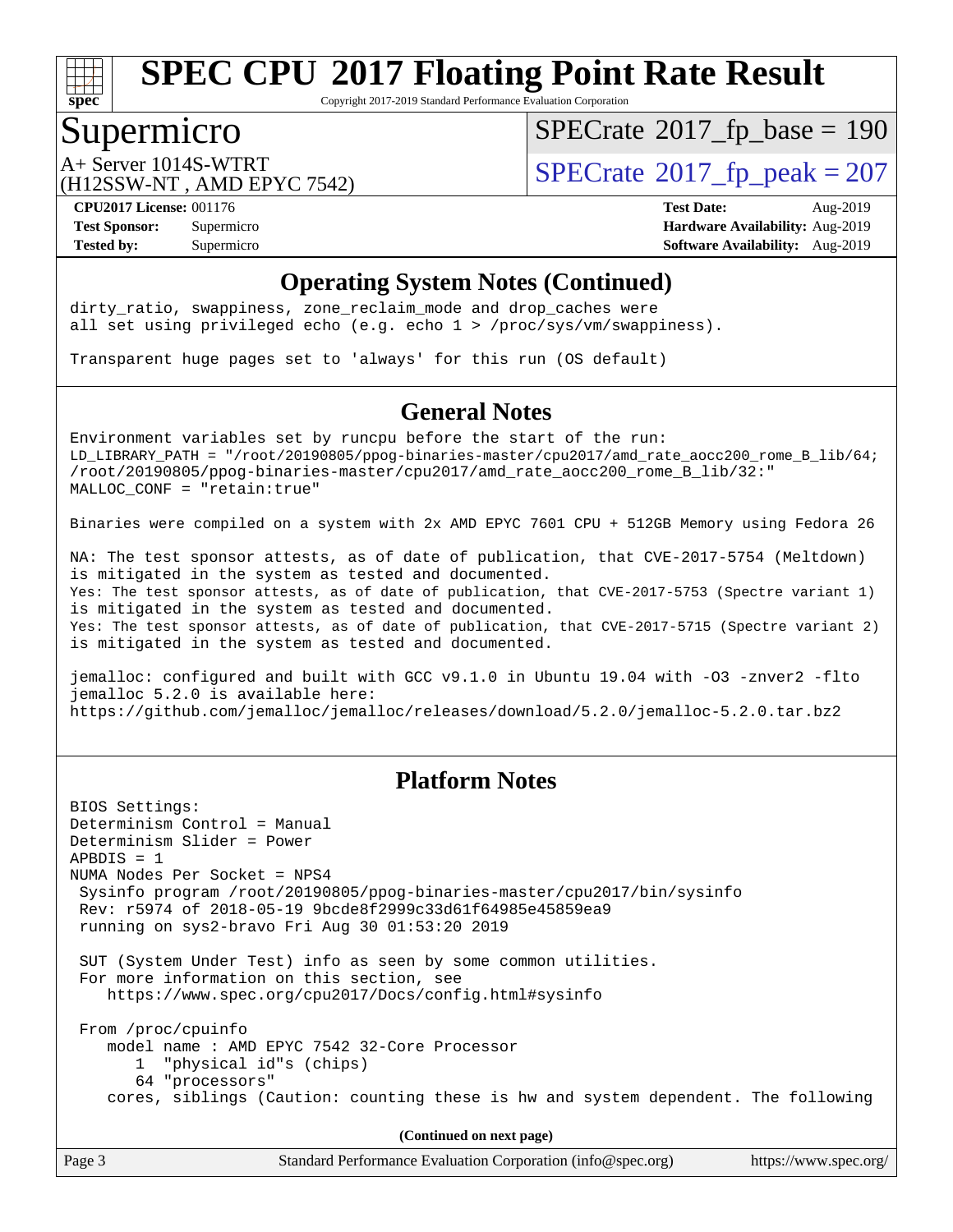

Copyright 2017-2019 Standard Performance Evaluation Corporation

# Supermicro

 $SPECrate$ <sup>®</sup>[2017\\_fp\\_base =](http://www.spec.org/auto/cpu2017/Docs/result-fields.html#SPECrate2017fpbase) 190

(H12SSW-NT , AMD EPYC 7542)

A+ Server 1014S-WTRT<br>
(H12SSW-NT, AMD EPYC 7542) [SPECrate](http://www.spec.org/auto/cpu2017/Docs/result-fields.html#SPECrate2017fppeak)®[2017\\_fp\\_peak = 2](http://www.spec.org/auto/cpu2017/Docs/result-fields.html#SPECrate2017fppeak)07

**[CPU2017 License:](http://www.spec.org/auto/cpu2017/Docs/result-fields.html#CPU2017License)** 001176 **[Test Date:](http://www.spec.org/auto/cpu2017/Docs/result-fields.html#TestDate)** Aug-2019

**[Test Sponsor:](http://www.spec.org/auto/cpu2017/Docs/result-fields.html#TestSponsor)** Supermicro **[Hardware Availability:](http://www.spec.org/auto/cpu2017/Docs/result-fields.html#HardwareAvailability)** Aug-2019 **[Tested by:](http://www.spec.org/auto/cpu2017/Docs/result-fields.html#Testedby)** Supermicro **Supermicro [Software Availability:](http://www.spec.org/auto/cpu2017/Docs/result-fields.html#SoftwareAvailability)** Aug-2019

#### **[Platform Notes \(Continued\)](http://www.spec.org/auto/cpu2017/Docs/result-fields.html#PlatformNotes)**

| Page 4 |                                 | Standard Performance Evaluation Corporation (info@spec.org)<br>https://www.spec.org/                                                                                      |
|--------|---------------------------------|---------------------------------------------------------------------------------------------------------------------------------------------------------------------------|
|        |                                 | (Continued on next page)                                                                                                                                                  |
|        |                                 |                                                                                                                                                                           |
|        | overflow_recov succor smca      |                                                                                                                                                                           |
|        |                                 | decodeassists pausefilter pfthreshold avic v_vmsave_vmload vgif umip rdpid                                                                                                |
|        |                                 | wbnoinvd arat npt lbrv svm_lock nrip_save tsc_scale vmcb_clean flushbyasid                                                                                                |
|        |                                 | xsaves cqm_llc cqm_occup_llc cqm_mbm_total cqm_mbm_local clzero irperf xsaveerptr                                                                                         |
|        |                                 | cat_13 cdp_13 hw_pstate sme ssbd mba sev ibrs ibpb stibp vmmcall fsgsbase bmil avx2<br>smep bmi2 cqm rdt_a rdseed adx smap clflushopt clwb sha_ni xsaveopt xsavec xgetbvl |
|        |                                 | osvw ibs skinit wdt tce topoext perfctr_core perfctr_nb bpext perfctr_llc mwaitx cpb                                                                                      |
|        |                                 | rdrand lahf_lm cmp_legacy svm extapic cr8_legacy abm sse4a misalignsse 3dnowprefetch                                                                                      |
|        |                                 | pclmulqdq monitor ssse3 fma cx16 sse4_1 sse4_2 movbe popcnt aes xsave avx f16c                                                                                            |
|        |                                 | constant_tsc rep_good nopl xtopology nonstop_tsc cpuid extd_apicid aperfmperf pni                                                                                         |
|        |                                 | pat pse36 clflush mmx fxsr sse sse2 ht syscall nx mmxext fxsr_opt pdpelgb rdtscp lm                                                                                       |
|        | Flags:                          | fpu vme de pse tsc msr pae mce cx8 apic sep mtrr pge mca cmov                                                                                                             |
|        | NUMA $node3$ $CPU(s):$          | 24-31,56-63                                                                                                                                                               |
|        | NUMA $node2$ $CPU(s):$          | 16-23,48-55                                                                                                                                                               |
|        | NUMA $node1$ $CPU(s):$          | $8 - 15, 40 - 47$                                                                                                                                                         |
|        | NUMA node0 $CPU(s): 0-7, 32-39$ |                                                                                                                                                                           |
|        | L3 cache:                       | 16384K                                                                                                                                                                    |
|        | L2 cache:                       | 512K                                                                                                                                                                      |
|        | Lli cache:                      | 32K                                                                                                                                                                       |
|        | L1d cache:                      | 32K                                                                                                                                                                       |
|        | Virtualization:                 | $AMD-V$                                                                                                                                                                   |
|        | BogoMIPS:                       | 5799.80                                                                                                                                                                   |
|        | CPU min MHz:                    | 1500.0000                                                                                                                                                                 |
|        | $CPU$ max $MHz$ :               | 2900.0000                                                                                                                                                                 |
|        | CPU MHz:                        | 3353.192                                                                                                                                                                  |
|        | Stepping:                       | $\Omega$                                                                                                                                                                  |
|        | Model name:                     | AMD EPYC 7542 32-Core Processor                                                                                                                                           |
|        | Model:                          | 49                                                                                                                                                                        |
|        | CPU family:                     | 23                                                                                                                                                                        |
|        | Vendor ID:                      | AuthenticAMD                                                                                                                                                              |
|        | NUMA $node(s):$                 | 4                                                                                                                                                                         |
|        | Socket(s):                      | 1                                                                                                                                                                         |
|        | $Core(s)$ per socket:           | 32                                                                                                                                                                        |
|        | Thread( $s$ ) per core:         | 2                                                                                                                                                                         |
|        | On-line CPU(s) list: $0-63$     |                                                                                                                                                                           |
|        | CPU(s):                         | 64                                                                                                                                                                        |
|        | Address sizes:                  | 43 bits physical, 48 bits virtual                                                                                                                                         |
|        | Byte Order:                     | Little Endian                                                                                                                                                             |
|        | $CPU$ op-mode( $s$ ):           | $32$ -bit, $64$ -bit                                                                                                                                                      |
|        | Architecture:                   | x86_64                                                                                                                                                                    |
|        | From lscpu:                     |                                                                                                                                                                           |
|        | 25 26 27 28 29 30 31            |                                                                                                                                                                           |
|        |                                 | physical 0: cores 0 1 2 3 4 5 6 7 8 9 10 11 12 13 14 15 16 17 18 19 20 21 22 23 24                                                                                        |
|        | siblings : 64                   |                                                                                                                                                                           |
|        | cpu cores $: 32$                |                                                                                                                                                                           |
|        |                                 |                                                                                                                                                                           |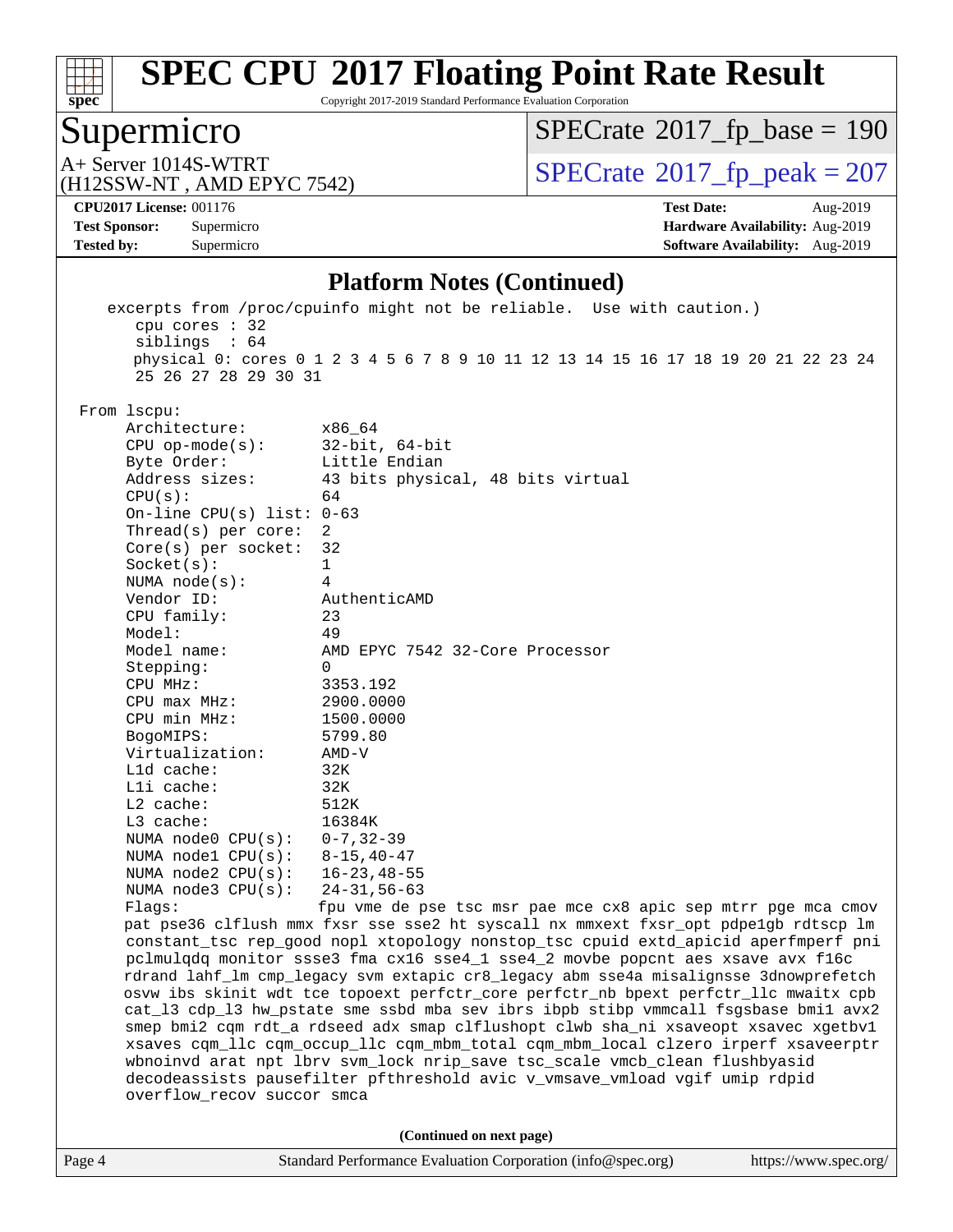

Copyright 2017-2019 Standard Performance Evaluation Corporation

### Supermicro

 $SPECTate$ <sup>®</sup>[2017\\_fp\\_base =](http://www.spec.org/auto/cpu2017/Docs/result-fields.html#SPECrate2017fpbase) 190

(H12SSW-NT , AMD EPYC 7542)

 $A+$  Server 1014S-WTRT  $\begin{array}{c|c}\n\text{SPECrate} \text{\textdegree}2017\_fp\_peak = 207\n\end{array}$  $\begin{array}{c|c}\n\text{SPECrate} \text{\textdegree}2017\_fp\_peak = 207\n\end{array}$  $\begin{array}{c|c}\n\text{SPECrate} \text{\textdegree}2017\_fp\_peak = 207\n\end{array}$ 

**[Tested by:](http://www.spec.org/auto/cpu2017/Docs/result-fields.html#Testedby)** Supermicro **Supermicro [Software Availability:](http://www.spec.org/auto/cpu2017/Docs/result-fields.html#SoftwareAvailability)** Aug-2019

**[CPU2017 License:](http://www.spec.org/auto/cpu2017/Docs/result-fields.html#CPU2017License)** 001176 **[Test Date:](http://www.spec.org/auto/cpu2017/Docs/result-fields.html#TestDate)** Aug-2019 **[Test Sponsor:](http://www.spec.org/auto/cpu2017/Docs/result-fields.html#TestSponsor)** Supermicro **[Hardware Availability:](http://www.spec.org/auto/cpu2017/Docs/result-fields.html#HardwareAvailability)** Aug-2019

#### **[Platform Notes \(Continued\)](http://www.spec.org/auto/cpu2017/Docs/result-fields.html#PlatformNotes)**

Page 5 Standard Performance Evaluation Corporation [\(info@spec.org\)](mailto:info@spec.org) <https://www.spec.org/> /proc/cpuinfo cache data cache size : 512 KB From numactl --hardware WARNING: a numactl 'node' might or might not correspond to a physical chip. available: 4 nodes (0-3) node 0 cpus: 0 1 2 3 4 5 6 7 32 33 34 35 36 37 38 39 node 0 size: 128866 MB node 0 free: 127704 MB node 1 cpus: 8 9 10 11 12 13 14 15 40 41 42 43 44 45 46 47 node 1 size: 129011 MB node 1 free: 128469 MB node 2 cpus: 16 17 18 19 20 21 22 23 48 49 50 51 52 53 54 55 node 2 size: 129011 MB node 2 free: 128531 MB node 3 cpus: 24 25 26 27 28 29 30 31 56 57 58 59 60 61 62 63 node 3 size: 128997 MB node 3 free: 128028 MB node distances: node 0 1 2 3 0: 10 12 12 12 1: 12 10 12 12 2: 12 12 10 12 3: 12 12 12 10 From /proc/meminfo MemTotal: 528267728 kB HugePages\_Total: 0 Hugepagesize: 2048 kB /usr/bin/lsb\_release -d Ubuntu 19.04 From /etc/\*release\* /etc/\*version\* debian version: buster/sid os-release: NAME="Ubuntu" VERSION="19.04 (Disco Dingo)" ID=ubuntu ID\_LIKE=debian PRETTY NAME="Ubuntu 19.04" VERSION\_ID="19.04" HOME\_URL="<https://www.ubuntu.com/"> SUPPORT\_URL="<https://help.ubuntu.com/"> uname -a: **(Continued on next page)**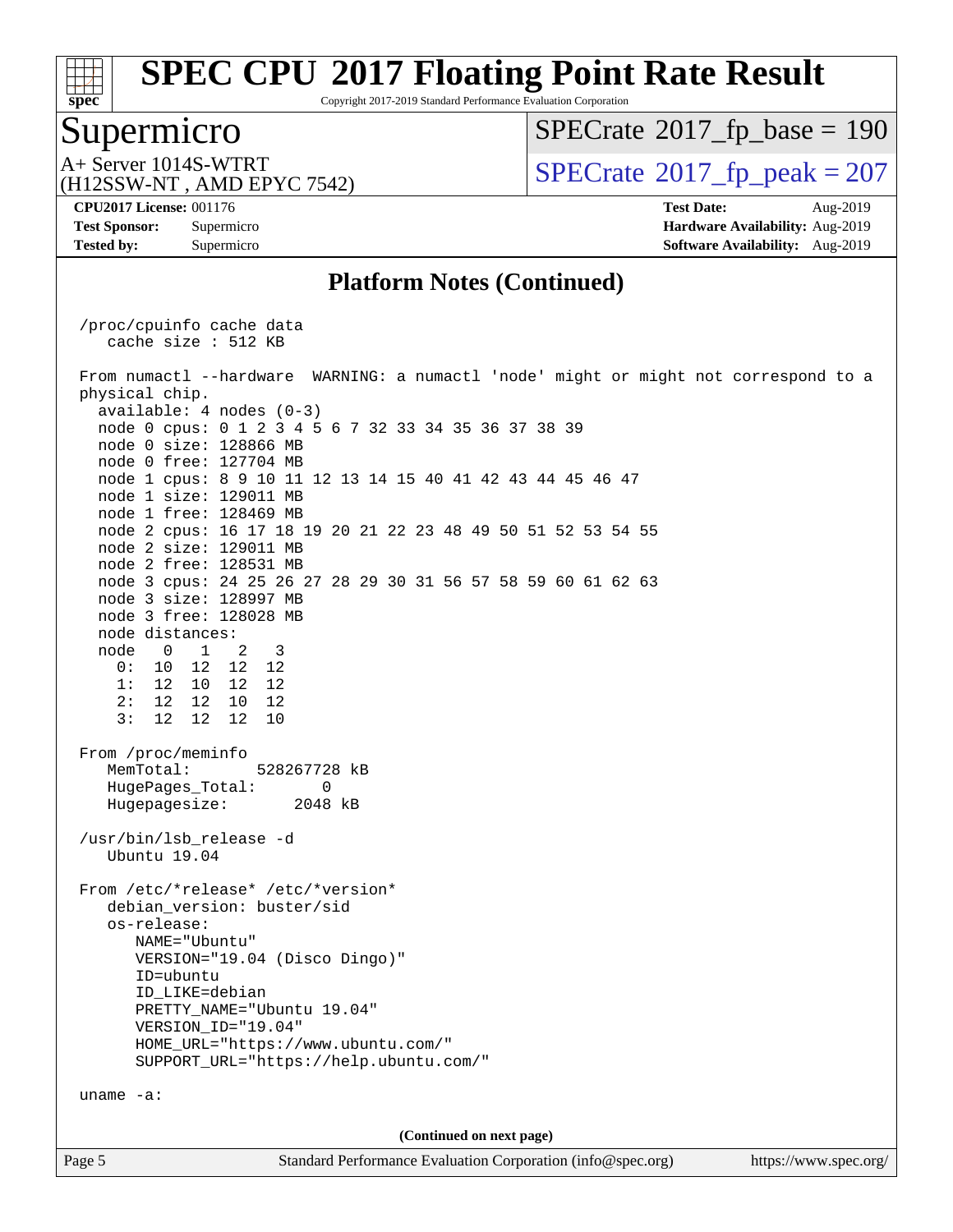

Copyright 2017-2019 Standard Performance Evaluation Corporation

### Supermicro

 $SPECTate$ <sup>®</sup>[2017\\_fp\\_base =](http://www.spec.org/auto/cpu2017/Docs/result-fields.html#SPECrate2017fpbase) 190

(H12SSW-NT , AMD EPYC 7542)

 $A+$  Server 1014S-WTRT  $\begin{array}{c|c}\n\text{SPECrate} \text{\textdegree}2017\_fp\_peak = 207\n\end{array}$  $\begin{array}{c|c}\n\text{SPECrate} \text{\textdegree}2017\_fp\_peak = 207\n\end{array}$  $\begin{array}{c|c}\n\text{SPECrate} \text{\textdegree}2017\_fp\_peak = 207\n\end{array}$ 

**[Tested by:](http://www.spec.org/auto/cpu2017/Docs/result-fields.html#Testedby)** Supermicro **Supermicro [Software Availability:](http://www.spec.org/auto/cpu2017/Docs/result-fields.html#SoftwareAvailability)** Aug-2019

**[CPU2017 License:](http://www.spec.org/auto/cpu2017/Docs/result-fields.html#CPU2017License)** 001176 **[Test Date:](http://www.spec.org/auto/cpu2017/Docs/result-fields.html#TestDate)** Aug-2019 **[Test Sponsor:](http://www.spec.org/auto/cpu2017/Docs/result-fields.html#TestSponsor)** Supermicro **[Hardware Availability:](http://www.spec.org/auto/cpu2017/Docs/result-fields.html#HardwareAvailability)** Aug-2019

#### **[Platform Notes \(Continued\)](http://www.spec.org/auto/cpu2017/Docs/result-fields.html#PlatformNotes)**

 Linux sys2-bravo 5.0.0-25-generic #26-Ubuntu SMP Thu Aug 1 12:04:58 UTC 2019 x86\_64 x86\_64 x86\_64 GNU/Linux

Kernel self-reported vulnerability status:

 CVE-2017-5754 (Meltdown): Not affected CVE-2017-5753 (Spectre variant 1): Mitigation: usercopy/swapgs barriers and \_\_user pointer sanitization CVE-2017-5715 (Spectre variant 2): Mitigation: Full AMD retpoline, IBPB: conditional, IBRS\_FW, STIBP: conditional, RSB filling

run-level 5 Aug 29 18:13

 SPEC is set to: /root/20190805/ppog-binaries-master/cpu2017 Filesystem Type Size Used Avail Use% Mounted on<br>
/dev/sda2 ext4 1.8T 15G 1.7T 1% / /dev/sda2 ext4 1.8T 15G 1.7T 1% /

 Additional information from dmidecode follows. WARNING: Use caution when you interpret this section. The 'dmidecode' program reads system data which is "intended to allow hardware to be accurately determined", but the intent may not be met, as there are frequent changes to hardware, firmware, and the "DMTF SMBIOS" standard. BIOS American Megatrends Inc. 1.0 07/19/2019 Memory:

8x SK Hynix HMAA8GR7AJR4N-XN 64 kB 2 rank 3200

(End of data from sysinfo program)

#### **[Compiler Version Notes](http://www.spec.org/auto/cpu2017/Docs/result-fields.html#CompilerVersionNotes)**

============================================================================== C | 519.1bm\_r(base, peak) 538.imagick\_r(base, peak) | 544.nab\_r(base, peak) ------------------------------------------------------------------------------ AOCC.LLVM.2.0.0.B191.2019\_07\_19 clang version 8.0.0 (CLANG: Jenkins AOCC\_2\_0\_0-Build#191) (based on LLVM AOCC.LLVM.2.0.0.B191.2019\_07\_19) Target: x86\_64-unknown-linux-gnu Thread model: posix InstalledDir: /sppo/dev/compilers/aocc-compiler-2.0.0/bin ------------------------------------------------------------------------------ ==============================================================================  $C++$  | 508.namd\_r(base, peak) 510.parest\_r(base, peak) ------------------------------------------------------------------------------ AOCC.LLVM.2.0.0.B191.2019\_07\_19 clang version 8.0.0 (CLANG: Jenkins AOCC\_2\_0\_0-Build#191) (based on LLVM AOCC.LLVM.2.0.0.B191.2019\_07\_19) Target: x86\_64-unknown-linux-gnu

| Page 6 | Standard Performance Evaluation Corporation (info@spec.org) | https://www.spec.org/ |
|--------|-------------------------------------------------------------|-----------------------|
|--------|-------------------------------------------------------------|-----------------------|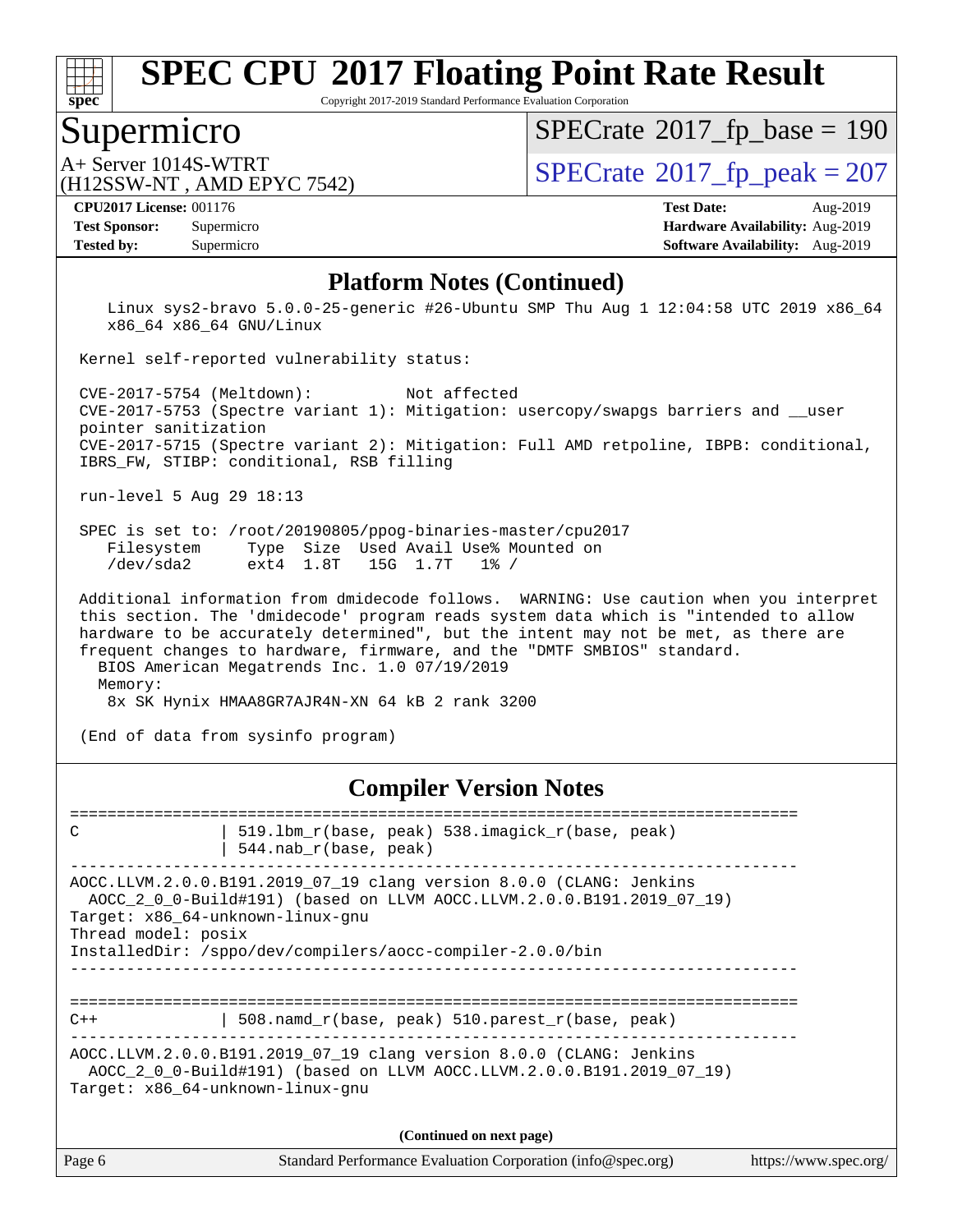

Copyright 2017-2019 Standard Performance Evaluation Corporation

# Supermicro

 $SPECrate$ <sup>®</sup>[2017\\_fp\\_base =](http://www.spec.org/auto/cpu2017/Docs/result-fields.html#SPECrate2017fpbase) 190

(H12SSW-NT , AMD EPYC 7542)

A+ Server 1014S-WTRT<br>
(H12SSW-NT, AMD EPYC 7542) [SPECrate](http://www.spec.org/auto/cpu2017/Docs/result-fields.html#SPECrate2017fppeak)®[2017\\_fp\\_peak = 2](http://www.spec.org/auto/cpu2017/Docs/result-fields.html#SPECrate2017fppeak)07

**[CPU2017 License:](http://www.spec.org/auto/cpu2017/Docs/result-fields.html#CPU2017License)** 001176 **[Test Date:](http://www.spec.org/auto/cpu2017/Docs/result-fields.html#TestDate)** Aug-2019 **[Test Sponsor:](http://www.spec.org/auto/cpu2017/Docs/result-fields.html#TestSponsor)** Supermicro **[Hardware Availability:](http://www.spec.org/auto/cpu2017/Docs/result-fields.html#HardwareAvailability)** Aug-2019 **[Tested by:](http://www.spec.org/auto/cpu2017/Docs/result-fields.html#Testedby)** Supermicro **Supermicro [Software Availability:](http://www.spec.org/auto/cpu2017/Docs/result-fields.html#SoftwareAvailability)** Aug-2019

#### **[Compiler Version Notes \(Continued\)](http://www.spec.org/auto/cpu2017/Docs/result-fields.html#CompilerVersionNotes)**

| Standard Performance Evaluation Corporation (info@spec.org)<br>Page 7                                                                                                                                   | https://www.spec.org/ |
|---------------------------------------------------------------------------------------------------------------------------------------------------------------------------------------------------------|-----------------------|
| (Continued on next page)                                                                                                                                                                                |                       |
| AOCC.LLVM.2.0.0.B191.2019_07_19 clang version 8.0.0 (CLANG: Jenkins<br>AOCC_2_0_0-Build#191) (based on LLVM AOCC.LLVM.2.0.0.B191.2019_07_19)<br>Target: x86_64-unknown-linux-gnu<br>Thread model: posix |                       |
| 503.bwaves_r(base, peak) 549.fotonik3d_r(base, peak)<br>Fortran<br>554.roms_r(base, peak)                                                                                                               |                       |
|                                                                                                                                                                                                         |                       |
| Target: x86_64-unknown-linux-gnu<br>Thread model: posix<br>InstalledDir: /sppo/dev/compilers/aocc-compiler-2.0.0/bin                                                                                    |                       |
| AOCC.LLVM.2.0.0.B191.2019_07_19 clang version 8.0.0 (CLANG: Jenkins<br>AOCC_2_0_0-Build#191) (based on LLVM AOCC.LLVM.2.0.0.B191.2019_07_19)                                                            |                       |
| InstalledDir: /sppo/dev/compilers/aocc-compiler-2.0.0/bin                                                                                                                                               |                       |
| AOCC.LLVM.2.0.0.B191.2019_07_19 clang version 8.0.0 (CLANG: Jenkins<br>AOCC_2_0_0-Build#191) (based on LLVM AOCC.LLVM.2.0.0.B191.2019_07_19)<br>Target: x86_64-unknown-linux-gnu<br>Thread model: posix |                       |
| Thread model: posix<br>InstalledDir: /sppo/dev/compilers/aocc-compiler-2.0.0/bin                                                                                                                        |                       |
| AOCC_2_0_0-Build#191) (based on LLVM AOCC.LLVM.2.0.0.B191.2019_07_19)<br>Target: x86_64-unknown-linux-gnu                                                                                               |                       |
| AOCC.LLVM.2.0.0.B191.2019_07_19 clang version 8.0.0 (CLANG: Jenkins                                                                                                                                     |                       |
| $C++$ , C, Fortran   507.cactuBSSN_r(base, peak)                                                                                                                                                        |                       |
| InstalledDir: /sppo/dev/compilers/aocc-compiler-2.0.0/bin                                                                                                                                               |                       |
| AOCC_2_0_0-Build#191) (based on LLVM AOCC.LLVM.2.0.0.B191.2019_07_19)<br>Target: x86_64-unknown-linux-gnu<br>Thread model: posix                                                                        |                       |
| InstalledDir: /sppo/dev/compilers/aocc-compiler-2.0.0/bin<br>AOCC.LLVM.2.0.0.B191.2019_07_19 clang version 8.0.0 (CLANG: Jenkins                                                                        |                       |
| AOCC_2_0_0-Build#191) (based on LLVM AOCC.LLVM.2.0.0.B191.2019_07_19)<br>Target: x86_64-unknown-linux-gnu<br>Thread model: posix                                                                        |                       |
| AOCC.LLVM.2.0.0.B191.2019_07_19 clang version 8.0.0 (CLANG: Jenkins                                                                                                                                     |                       |
| C++, C   511.povray_r(base, peak) 526.blender_r(base, peak)                                                                                                                                             |                       |
| InstalledDir: /sppo/dev/compilers/aocc-compiler-2.0.0/bin                                                                                                                                               |                       |
| Thread model: posix                                                                                                                                                                                     |                       |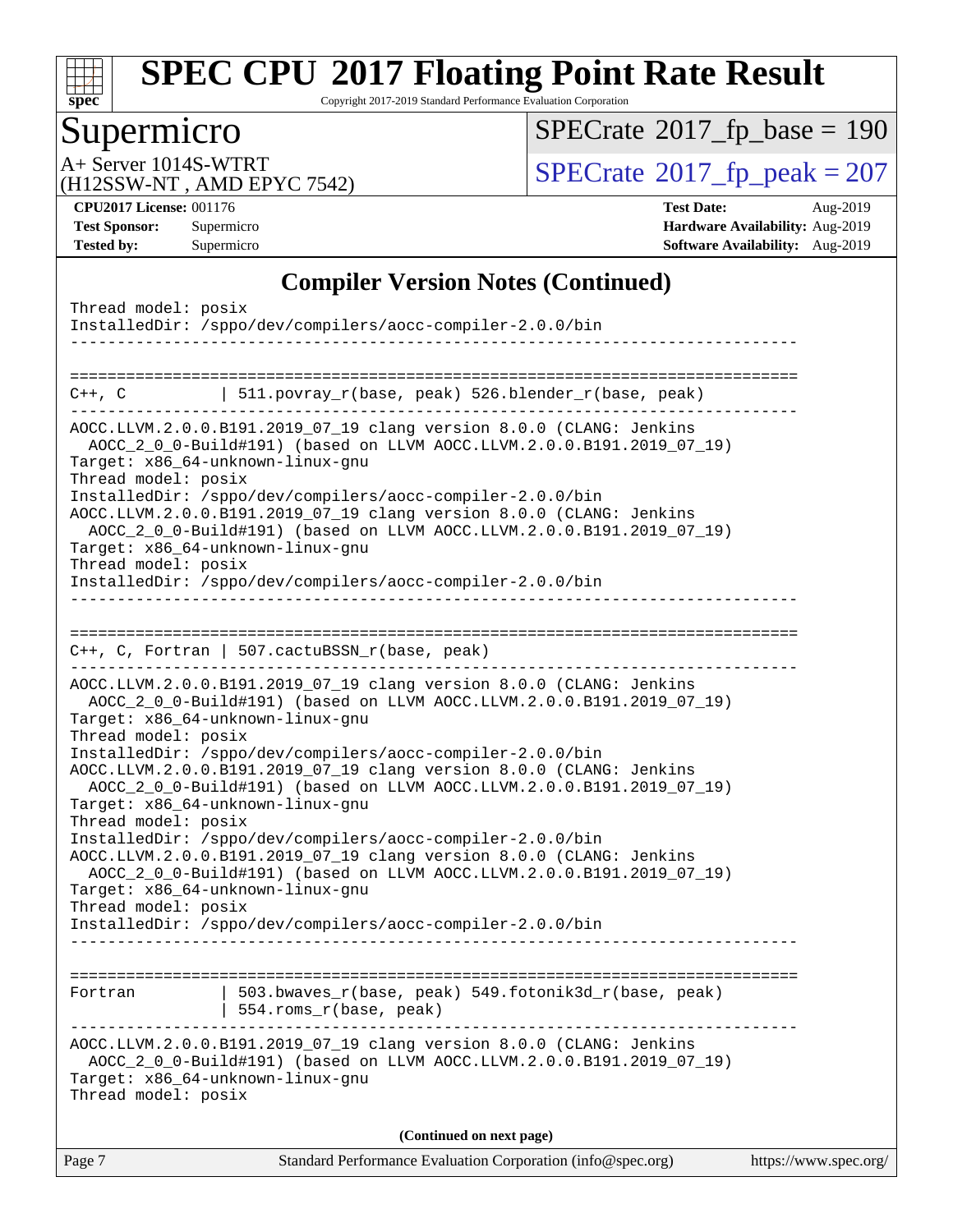

Copyright 2017-2019 Standard Performance Evaluation Corporation

### Supermicro

 $SPECrate$ <sup>®</sup>[2017\\_fp\\_base =](http://www.spec.org/auto/cpu2017/Docs/result-fields.html#SPECrate2017fpbase) 190

(H12SSW-NT , AMD EPYC 7542)

A+ Server 1014S-WTRT<br>
(H12SSW-NT AMD EPYC 7542) [SPECrate](http://www.spec.org/auto/cpu2017/Docs/result-fields.html#SPECrate2017fppeak)®[2017\\_fp\\_peak = 2](http://www.spec.org/auto/cpu2017/Docs/result-fields.html#SPECrate2017fppeak)07

**[CPU2017 License:](http://www.spec.org/auto/cpu2017/Docs/result-fields.html#CPU2017License)** 001176 **[Test Date:](http://www.spec.org/auto/cpu2017/Docs/result-fields.html#TestDate)** Aug-2019 **[Test Sponsor:](http://www.spec.org/auto/cpu2017/Docs/result-fields.html#TestSponsor)** Supermicro **[Hardware Availability:](http://www.spec.org/auto/cpu2017/Docs/result-fields.html#HardwareAvailability)** Aug-2019 **[Tested by:](http://www.spec.org/auto/cpu2017/Docs/result-fields.html#Testedby)** Supermicro **Supermicro [Software Availability:](http://www.spec.org/auto/cpu2017/Docs/result-fields.html#SoftwareAvailability)** Aug-2019

#### **[Compiler Version Notes \(Continued\)](http://www.spec.org/auto/cpu2017/Docs/result-fields.html#CompilerVersionNotes)**

|                                            | InstalledDir: /sppo/dev/compilers/aocc-compiler-2.0.0/bin                                                                                                                                                                                                                                                                                                                                                                                                                                      |
|--------------------------------------------|------------------------------------------------------------------------------------------------------------------------------------------------------------------------------------------------------------------------------------------------------------------------------------------------------------------------------------------------------------------------------------------------------------------------------------------------------------------------------------------------|
|                                            |                                                                                                                                                                                                                                                                                                                                                                                                                                                                                                |
|                                            |                                                                                                                                                                                                                                                                                                                                                                                                                                                                                                |
| Fortran, C                                 | 521.wrf $r(base, peak)$ 527.cam4 $r(base, peak)$                                                                                                                                                                                                                                                                                                                                                                                                                                               |
| Thread model: posix<br>Thread model: posix | AOCC.LLVM.2.0.0.B191.2019 07 19 clang version 8.0.0 (CLANG: Jenkins<br>AOCC 2 0 0-Build#191) (based on LLVM AOCC.LLVM.2.0.0.B191.2019 07 19)<br>Target: x86 64-unknown-linux-gnu<br>InstalledDir: /sppo/dev/compilers/aocc-compiler-2.0.0/bin<br>AOCC.LLVM.2.0.0.B191.2019 07 19 clang version 8.0.0 (CLANG: Jenkins<br>AOCC_2_0_0-Build#191) (based on LLVM AOCC.LLVM.2.0.0.B191.2019_07_19)<br>Target: x86 64-unknown-linux-gnu<br>InstalledDir: /sppo/dev/compilers/aocc-compiler-2.0.0/bin |

**[Base Compiler Invocation](http://www.spec.org/auto/cpu2017/Docs/result-fields.html#BaseCompilerInvocation)**

[C benchmarks](http://www.spec.org/auto/cpu2017/Docs/result-fields.html#Cbenchmarks): [clang](http://www.spec.org/cpu2017/results/res2019q3/cpu2017-20190902-17506.flags.html#user_CCbase_clang-c)

[C++ benchmarks:](http://www.spec.org/auto/cpu2017/Docs/result-fields.html#CXXbenchmarks) [clang++](http://www.spec.org/cpu2017/results/res2019q3/cpu2017-20190902-17506.flags.html#user_CXXbase_clang-cpp)

[Fortran benchmarks](http://www.spec.org/auto/cpu2017/Docs/result-fields.html#Fortranbenchmarks): [flang](http://www.spec.org/cpu2017/results/res2019q3/cpu2017-20190902-17506.flags.html#user_FCbase_flang)

[Benchmarks using both Fortran and C](http://www.spec.org/auto/cpu2017/Docs/result-fields.html#BenchmarksusingbothFortranandC): [flang](http://www.spec.org/cpu2017/results/res2019q3/cpu2017-20190902-17506.flags.html#user_CC_FCbase_flang) [clang](http://www.spec.org/cpu2017/results/res2019q3/cpu2017-20190902-17506.flags.html#user_CC_FCbase_clang-c)

[Benchmarks using both C and C++](http://www.spec.org/auto/cpu2017/Docs/result-fields.html#BenchmarksusingbothCandCXX): [clang++](http://www.spec.org/cpu2017/results/res2019q3/cpu2017-20190902-17506.flags.html#user_CC_CXXbase_clang-cpp) [clang](http://www.spec.org/cpu2017/results/res2019q3/cpu2017-20190902-17506.flags.html#user_CC_CXXbase_clang-c)

[Benchmarks using Fortran, C, and C++:](http://www.spec.org/auto/cpu2017/Docs/result-fields.html#BenchmarksusingFortranCandCXX) [clang++](http://www.spec.org/cpu2017/results/res2019q3/cpu2017-20190902-17506.flags.html#user_CC_CXX_FCbase_clang-cpp) [clang](http://www.spec.org/cpu2017/results/res2019q3/cpu2017-20190902-17506.flags.html#user_CC_CXX_FCbase_clang-c) [flang](http://www.spec.org/cpu2017/results/res2019q3/cpu2017-20190902-17506.flags.html#user_CC_CXX_FCbase_flang)

### **[Base Portability Flags](http://www.spec.org/auto/cpu2017/Docs/result-fields.html#BasePortabilityFlags)**

 503.bwaves\_r: [-DSPEC\\_LP64](http://www.spec.org/cpu2017/results/res2019q3/cpu2017-20190902-17506.flags.html#suite_baseEXTRA_PORTABILITY503_bwaves_r_DSPEC_LP64) 507.cactuBSSN\_r: [-DSPEC\\_LP64](http://www.spec.org/cpu2017/results/res2019q3/cpu2017-20190902-17506.flags.html#suite_baseEXTRA_PORTABILITY507_cactuBSSN_r_DSPEC_LP64) 508.namd\_r: [-DSPEC\\_LP64](http://www.spec.org/cpu2017/results/res2019q3/cpu2017-20190902-17506.flags.html#suite_baseEXTRA_PORTABILITY508_namd_r_DSPEC_LP64)

**(Continued on next page)**

Page 8 Standard Performance Evaluation Corporation [\(info@spec.org\)](mailto:info@spec.org) <https://www.spec.org/>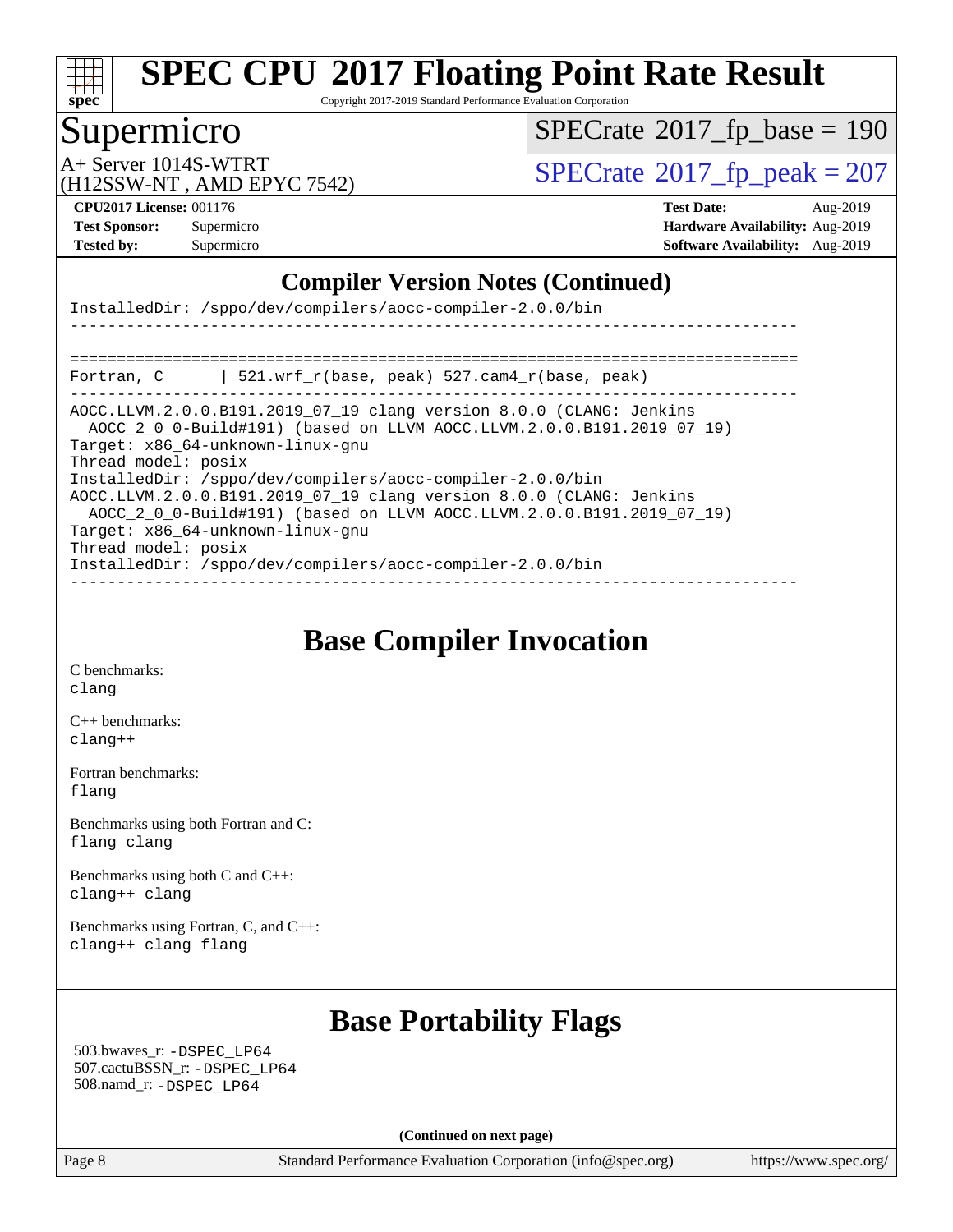

Copyright 2017-2019 Standard Performance Evaluation Corporation

### Supermicro

 $SPECTate$ <sup>®</sup>[2017\\_fp\\_base =](http://www.spec.org/auto/cpu2017/Docs/result-fields.html#SPECrate2017fpbase) 190

(H12SSW-NT , AMD EPYC 7542)

 $A+$  Server 1014S-WTRT  $\begin{array}{c|c}\n\text{SPECrate} \text{\textdegree}2017\_fp\_peak = 207\n\end{array}$  $\begin{array}{c|c}\n\text{SPECrate} \text{\textdegree}2017\_fp\_peak = 207\n\end{array}$  $\begin{array}{c|c}\n\text{SPECrate} \text{\textdegree}2017\_fp\_peak = 207\n\end{array}$ 

**[CPU2017 License:](http://www.spec.org/auto/cpu2017/Docs/result-fields.html#CPU2017License)** 001176 **[Test Date:](http://www.spec.org/auto/cpu2017/Docs/result-fields.html#TestDate)** Aug-2019 **[Test Sponsor:](http://www.spec.org/auto/cpu2017/Docs/result-fields.html#TestSponsor)** Supermicro **[Hardware Availability:](http://www.spec.org/auto/cpu2017/Docs/result-fields.html#HardwareAvailability)** Aug-2019 **[Tested by:](http://www.spec.org/auto/cpu2017/Docs/result-fields.html#Testedby)** Supermicro **Supermicro [Software Availability:](http://www.spec.org/auto/cpu2017/Docs/result-fields.html#SoftwareAvailability)** Aug-2019

# **[Base Portability Flags \(Continued\)](http://www.spec.org/auto/cpu2017/Docs/result-fields.html#BasePortabilityFlags)**

 510.parest\_r: [-DSPEC\\_LP64](http://www.spec.org/cpu2017/results/res2019q3/cpu2017-20190902-17506.flags.html#suite_baseEXTRA_PORTABILITY510_parest_r_DSPEC_LP64) 511.povray\_r: [-DSPEC\\_LP64](http://www.spec.org/cpu2017/results/res2019q3/cpu2017-20190902-17506.flags.html#suite_baseEXTRA_PORTABILITY511_povray_r_DSPEC_LP64) 519.lbm\_r: [-DSPEC\\_LP64](http://www.spec.org/cpu2017/results/res2019q3/cpu2017-20190902-17506.flags.html#suite_baseEXTRA_PORTABILITY519_lbm_r_DSPEC_LP64) 521.wrf\_r: [-DSPEC\\_CASE\\_FLAG](http://www.spec.org/cpu2017/results/res2019q3/cpu2017-20190902-17506.flags.html#b521.wrf_r_baseCPORTABILITY_DSPEC_CASE_FLAG) [-Mbyteswapio](http://www.spec.org/cpu2017/results/res2019q3/cpu2017-20190902-17506.flags.html#user_baseFPORTABILITY521_wrf_r_F-mbyteswapio_543c39ce38db59bcbc3b888917ef58c313007ae1c27520b689e012995ae261114051d1d5efcb4182d175ce22a6a15532d3a9999882dd2c360e6d853f41da6883) [-DSPEC\\_LP64](http://www.spec.org/cpu2017/results/res2019q3/cpu2017-20190902-17506.flags.html#suite_baseEXTRA_PORTABILITY521_wrf_r_DSPEC_LP64) 526.blender\_r: [-funsigned-char](http://www.spec.org/cpu2017/results/res2019q3/cpu2017-20190902-17506.flags.html#user_baseCPORTABILITY526_blender_r_aocc-unsigned-char) [-D\\_\\_BOOL\\_DEFINED](http://www.spec.org/cpu2017/results/res2019q3/cpu2017-20190902-17506.flags.html#b526.blender_r_baseCXXPORTABILITY_D__BOOL_DEFINED) [-DSPEC\\_LP64](http://www.spec.org/cpu2017/results/res2019q3/cpu2017-20190902-17506.flags.html#suite_baseEXTRA_PORTABILITY526_blender_r_DSPEC_LP64) 527.cam4\_r: [-DSPEC\\_CASE\\_FLAG](http://www.spec.org/cpu2017/results/res2019q3/cpu2017-20190902-17506.flags.html#b527.cam4_r_basePORTABILITY_DSPEC_CASE_FLAG) [-DSPEC\\_LP64](http://www.spec.org/cpu2017/results/res2019q3/cpu2017-20190902-17506.flags.html#suite_baseEXTRA_PORTABILITY527_cam4_r_DSPEC_LP64) 538.imagick\_r: [-DSPEC\\_LP64](http://www.spec.org/cpu2017/results/res2019q3/cpu2017-20190902-17506.flags.html#suite_baseEXTRA_PORTABILITY538_imagick_r_DSPEC_LP64) 544.nab\_r: [-DSPEC\\_LP64](http://www.spec.org/cpu2017/results/res2019q3/cpu2017-20190902-17506.flags.html#suite_baseEXTRA_PORTABILITY544_nab_r_DSPEC_LP64) 549.fotonik3d\_r: [-DSPEC\\_LP64](http://www.spec.org/cpu2017/results/res2019q3/cpu2017-20190902-17506.flags.html#suite_baseEXTRA_PORTABILITY549_fotonik3d_r_DSPEC_LP64) 554.roms\_r: [-DSPEC\\_LP64](http://www.spec.org/cpu2017/results/res2019q3/cpu2017-20190902-17506.flags.html#suite_baseEXTRA_PORTABILITY554_roms_r_DSPEC_LP64)

# **[Base Optimization Flags](http://www.spec.org/auto/cpu2017/Docs/result-fields.html#BaseOptimizationFlags)**

#### [C benchmarks](http://www.spec.org/auto/cpu2017/Docs/result-fields.html#Cbenchmarks):

```
-flto -Wl,-mllvm -Wl,-function-specialize
-Wl,-mllvm -Wl,-region-vectorize -Wl,-mllvm -Wl,-vector-library=LIBMVEC
-Wl,-mllvm -Wl,-reduce-array-computations=3 -O3 -ffast-math
-march=znver2 -fstruct-layout=3 -mllvm -unroll-threshold=50
-fremap-arrays -mllvm -function-specialize -mllvm -enable-gvn-hoist
-mllvm -reduce-array-computations=3 -mllvm -global-vectorize-slp
-mllvm -vector-library=LIBMVEC -mllvm -inline-threshold=1000
-flv-function-specialization -z muldefs -lmvec -lamdlibm -ljemalloc
-lflang
```
#### [C++ benchmarks:](http://www.spec.org/auto/cpu2017/Docs/result-fields.html#CXXbenchmarks)

[-std=c++98](http://www.spec.org/cpu2017/results/res2019q3/cpu2017-20190902-17506.flags.html#user_CXXbase_std-cpp) [-flto](http://www.spec.org/cpu2017/results/res2019q3/cpu2017-20190902-17506.flags.html#user_CXXbase_aocc-flto) [-Wl,-mllvm -Wl,-function-specialize](http://www.spec.org/cpu2017/results/res2019q3/cpu2017-20190902-17506.flags.html#user_CXXbase_F-function-specialize_7e7e661e57922243ee67c9a1251cb8910e607325179a0ce7f2884e09a6f5d4a5ef0ae4f37e8a2a11c95fc48e931f06dc2b6016f14b511fcb441e048bef1b065a) [-Wl,-mllvm -Wl,-region-vectorize](http://www.spec.org/cpu2017/results/res2019q3/cpu2017-20190902-17506.flags.html#user_CXXbase_F-region-vectorize_fb6c6b5aa293c88efc6c7c2b52b20755e943585b1fe8658c35afef78727fff56e1a56891413c30e36b8e2a6f9a71126986319243e80eb6110b78b288f533c52b) [-Wl,-mllvm -Wl,-vector-library=LIBMVEC](http://www.spec.org/cpu2017/results/res2019q3/cpu2017-20190902-17506.flags.html#user_CXXbase_F-use-vector-library_0a14b27fae317f283640384a31f7bfcc2bd4c1d0b5cfc618a3a430800c9b20217b00f61303eff223a3251b4f06ffbc9739dc5296db9d1fbb9ad24a3939d86d66) [-Wl,-mllvm -Wl,-reduce-array-computations=3](http://www.spec.org/cpu2017/results/res2019q3/cpu2017-20190902-17506.flags.html#user_CXXbase_F-reduce-array-computations_b882aefe7a5dda4e33149f6299762b9a720dace3e498e13756f4c04e5a19edf5315c1f3993de2e61ec41e8c206231f84e05da7040e1bb5d69ba27d10a12507e4) [-Wl,-mllvm -Wl,-suppress-fmas](http://www.spec.org/cpu2017/results/res2019q3/cpu2017-20190902-17506.flags.html#user_CXXbase_F-suppress-fmas_f00f00630e4a059e8af9c161e9bbf420bcf19890a7f99d5933525e66aa4b0bb3ab2339d2b12d97d3a5f5d271e839fe9c109938e91fe06230fb53651590cfa1e8) [-O3](http://www.spec.org/cpu2017/results/res2019q3/cpu2017-20190902-17506.flags.html#user_CXXbase_F-O3) [-ffast-math](http://www.spec.org/cpu2017/results/res2019q3/cpu2017-20190902-17506.flags.html#user_CXXbase_aocc-ffast-math) [-march=znver2](http://www.spec.org/cpu2017/results/res2019q3/cpu2017-20190902-17506.flags.html#user_CXXbase_aocc-march_3e2e19cff2eeef60c5d90b059483627c9ea47eca6d66670dbd53f9185f6439e27eb5e104cf773e9e8ab18c8842ce63e461a3e948d0214bd567ef3ade411bf467) [-mllvm -loop-unswitch-threshold=200000](http://www.spec.org/cpu2017/results/res2019q3/cpu2017-20190902-17506.flags.html#user_CXXbase_F-loop-unswitch-threshold_f9a82ae3270e55b5fbf79d0d96ee93606b73edbbe527d20b18b7bff1a3a146ad50cfc7454c5297978340ae9213029016a7d16221274d672d3f7f42ed25274e1d) [-mllvm -vector-library=LIBMVEC](http://www.spec.org/cpu2017/results/res2019q3/cpu2017-20190902-17506.flags.html#user_CXXbase_F-use-vector-library_e584e20b4f7ec96aa109254b65d8e01d864f3d68580371b9d93ed7c338191d4cfce20c3c864632264effc6bbe4c7c38153d02096a342ee92501c4a53204a7871) [-mllvm -unroll-threshold=100](http://www.spec.org/cpu2017/results/res2019q3/cpu2017-20190902-17506.flags.html#user_CXXbase_F-unroll-threshold_2755d0c78138845d361fa1543e3a063fffa198df9b3edf0cfb856bbc88a81e1769b12ac7a550c5d35197be55360db1a3f95a8d1304df999456cabf5120c45168) [-flv-function-specialization](http://www.spec.org/cpu2017/results/res2019q3/cpu2017-20190902-17506.flags.html#user_CXXbase_F-flv-function-specialization) [-mllvm -enable-partial-unswitch](http://www.spec.org/cpu2017/results/res2019q3/cpu2017-20190902-17506.flags.html#user_CXXbase_F-enable-partial-unswitch_6e1c33f981d77963b1eaf834973128a7f33ce3f8e27f54689656697a35e89dcc875281e0e6283d043e32f367dcb605ba0e307a92e830f7e326789fa6c61b35d3) [-z muldefs](http://www.spec.org/cpu2017/results/res2019q3/cpu2017-20190902-17506.flags.html#user_CXXbase_aocc-muldefs) [-lmvec](http://www.spec.org/cpu2017/results/res2019q3/cpu2017-20190902-17506.flags.html#user_CXXbase_F-lmvec) [-lamdlibm](http://www.spec.org/cpu2017/results/res2019q3/cpu2017-20190902-17506.flags.html#user_CXXbase_F-lamdlibm) [-ljemalloc](http://www.spec.org/cpu2017/results/res2019q3/cpu2017-20190902-17506.flags.html#user_CXXbase_jemalloc-lib) [-lflang](http://www.spec.org/cpu2017/results/res2019q3/cpu2017-20190902-17506.flags.html#user_CXXbase_F-lflang)

#### [Fortran benchmarks](http://www.spec.org/auto/cpu2017/Docs/result-fields.html#Fortranbenchmarks):

```
-flto -Wl,-mllvm -Wl,-function-specialize
-Wl,-mllvm -Wl,-region-vectorize -Wl,-mllvm -Wl,-vector-library=LIBMVEC
-Wl,-mllvm -Wl,-reduce-array-computations=3 -O3 -march=znver2
-funroll-loops -Mrecursive -mllvm -vector-library=LIBMVEC -z muldefs
-Kieee -fno-finite-math-only -lmvec -lamdlibm -ljemalloc -lflang
```
[Benchmarks using both Fortran and C](http://www.spec.org/auto/cpu2017/Docs/result-fields.html#BenchmarksusingbothFortranandC):

[-flto](http://www.spec.org/cpu2017/results/res2019q3/cpu2017-20190902-17506.flags.html#user_CC_FCbase_aocc-flto) [-Wl,-mllvm -Wl,-function-specialize](http://www.spec.org/cpu2017/results/res2019q3/cpu2017-20190902-17506.flags.html#user_CC_FCbase_F-function-specialize_7e7e661e57922243ee67c9a1251cb8910e607325179a0ce7f2884e09a6f5d4a5ef0ae4f37e8a2a11c95fc48e931f06dc2b6016f14b511fcb441e048bef1b065a) [-Wl,-mllvm -Wl,-region-vectorize](http://www.spec.org/cpu2017/results/res2019q3/cpu2017-20190902-17506.flags.html#user_CC_FCbase_F-region-vectorize_fb6c6b5aa293c88efc6c7c2b52b20755e943585b1fe8658c35afef78727fff56e1a56891413c30e36b8e2a6f9a71126986319243e80eb6110b78b288f533c52b) [-Wl,-mllvm -Wl,-vector-library=LIBMVEC](http://www.spec.org/cpu2017/results/res2019q3/cpu2017-20190902-17506.flags.html#user_CC_FCbase_F-use-vector-library_0a14b27fae317f283640384a31f7bfcc2bd4c1d0b5cfc618a3a430800c9b20217b00f61303eff223a3251b4f06ffbc9739dc5296db9d1fbb9ad24a3939d86d66)

| Page 9<br>Standard Performance Evaluation Corporation (info@spec.org)<br>https://www.spec.org/ |
|------------------------------------------------------------------------------------------------|
|------------------------------------------------------------------------------------------------|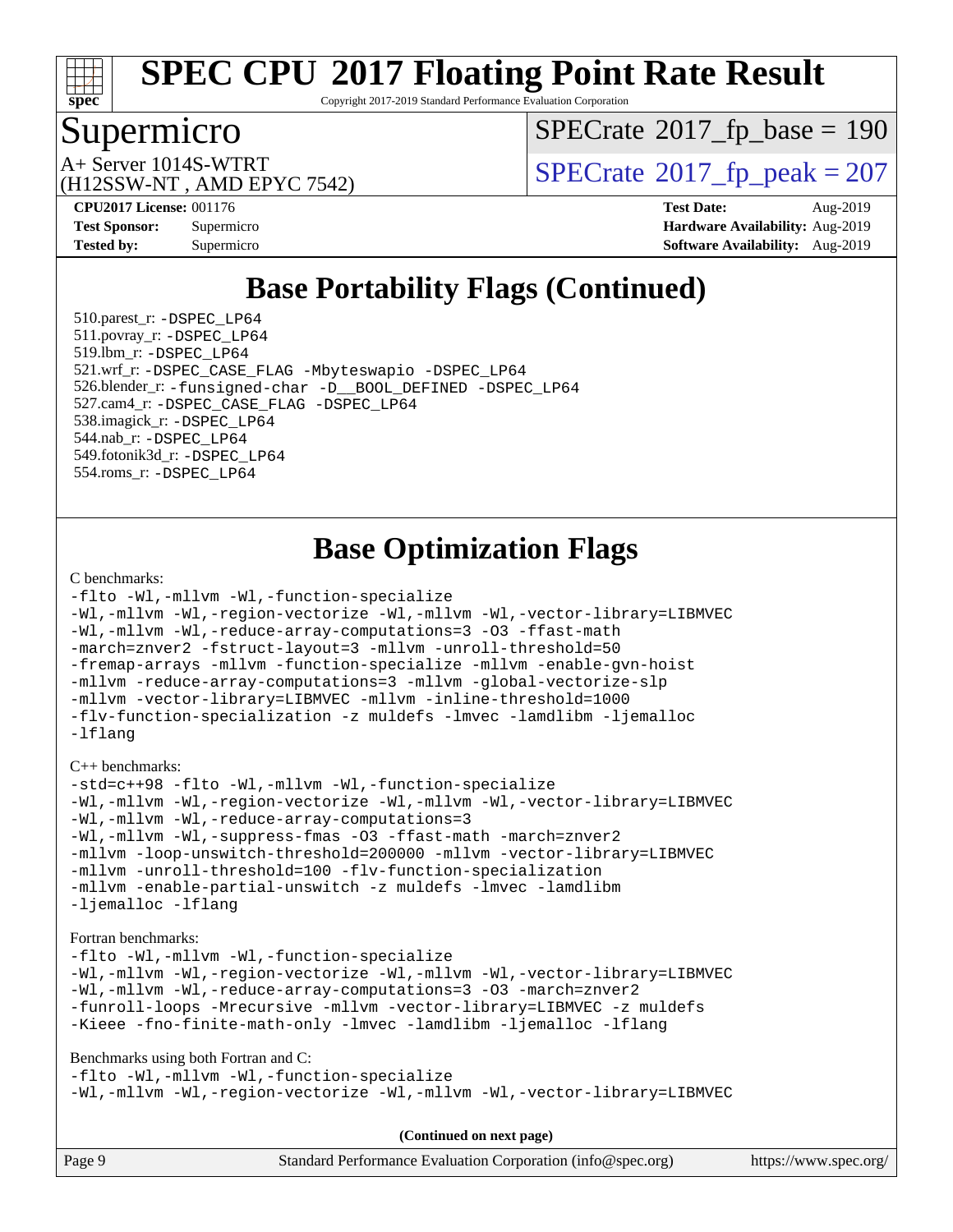

Copyright 2017-2019 Standard Performance Evaluation Corporation

# Supermicro

 $SPECTate$ <sup>®</sup>[2017\\_fp\\_base =](http://www.spec.org/auto/cpu2017/Docs/result-fields.html#SPECrate2017fpbase) 190

(H12SSW-NT , AMD EPYC 7542)

 $A+$  Server 1014S-WTRT  $\begin{array}{c|c}\n\text{SPECrate} \text{\textdegree}2017\_fp\_peak = 207\n\end{array}$  $\begin{array}{c|c}\n\text{SPECrate} \text{\textdegree}2017\_fp\_peak = 207\n\end{array}$  $\begin{array}{c|c}\n\text{SPECrate} \text{\textdegree}2017\_fp\_peak = 207\n\end{array}$ 

**[Tested by:](http://www.spec.org/auto/cpu2017/Docs/result-fields.html#Testedby)** Supermicro **[Software Availability:](http://www.spec.org/auto/cpu2017/Docs/result-fields.html#SoftwareAvailability)** Aug-2019

**[CPU2017 License:](http://www.spec.org/auto/cpu2017/Docs/result-fields.html#CPU2017License)** 001176 **[Test Date:](http://www.spec.org/auto/cpu2017/Docs/result-fields.html#TestDate)** Aug-2019 **[Test Sponsor:](http://www.spec.org/auto/cpu2017/Docs/result-fields.html#TestSponsor)** Supermicro **[Hardware Availability:](http://www.spec.org/auto/cpu2017/Docs/result-fields.html#HardwareAvailability)** Aug-2019

# **[Base Optimization Flags \(Continued\)](http://www.spec.org/auto/cpu2017/Docs/result-fields.html#BaseOptimizationFlags)**

[Benchmarks using both Fortran and C](http://www.spec.org/auto/cpu2017/Docs/result-fields.html#BenchmarksusingbothFortranandC) (continued):

[-Wl,-mllvm -Wl,-reduce-array-computations=3](http://www.spec.org/cpu2017/results/res2019q3/cpu2017-20190902-17506.flags.html#user_CC_FCbase_F-reduce-array-computations_b882aefe7a5dda4e33149f6299762b9a720dace3e498e13756f4c04e5a19edf5315c1f3993de2e61ec41e8c206231f84e05da7040e1bb5d69ba27d10a12507e4) [-O3](http://www.spec.org/cpu2017/results/res2019q3/cpu2017-20190902-17506.flags.html#user_CC_FCbase_F-O3) [-ffast-math](http://www.spec.org/cpu2017/results/res2019q3/cpu2017-20190902-17506.flags.html#user_CC_FCbase_aocc-ffast-math) [-march=znver2](http://www.spec.org/cpu2017/results/res2019q3/cpu2017-20190902-17506.flags.html#user_CC_FCbase_aocc-march_3e2e19cff2eeef60c5d90b059483627c9ea47eca6d66670dbd53f9185f6439e27eb5e104cf773e9e8ab18c8842ce63e461a3e948d0214bd567ef3ade411bf467) [-fstruct-layout=3](http://www.spec.org/cpu2017/results/res2019q3/cpu2017-20190902-17506.flags.html#user_CC_FCbase_F-struct-layout) [-mllvm -unroll-threshold=50](http://www.spec.org/cpu2017/results/res2019q3/cpu2017-20190902-17506.flags.html#user_CC_FCbase_F-unroll-threshold_458874500b2c105d6d5cb4d7a611c40e2b16e9e3d26b355fea72d644c3673b4de4b3932662f0ed3dbec75c491a13da2d2ca81180bd779dc531083ef1e1e549dc) [-fremap-arrays](http://www.spec.org/cpu2017/results/res2019q3/cpu2017-20190902-17506.flags.html#user_CC_FCbase_F-fremap-arrays) [-mllvm -function-specialize](http://www.spec.org/cpu2017/results/res2019q3/cpu2017-20190902-17506.flags.html#user_CC_FCbase_F-function-specialize_233b3bdba86027f1b094368157e481c5bc59f40286dc25bfadc1858dcd5745c24fd30d5f188710db7fea399bcc9f44a80b3ce3aacc70a8870250c3ae5e1f35b8) [-mllvm -enable-gvn-hoist](http://www.spec.org/cpu2017/results/res2019q3/cpu2017-20190902-17506.flags.html#user_CC_FCbase_F-enable-gvn-hoist_e5856354646dd6ca1333a0ad99b817e4cf8932b91b82809fd8fd47ceff7b22a89eba5c98fd3e3fa5200368fd772cec3dd56abc3c8f7b655a71b9f9848dddedd5) [-mllvm -reduce-array-computations=3](http://www.spec.org/cpu2017/results/res2019q3/cpu2017-20190902-17506.flags.html#user_CC_FCbase_F-reduce-array-computations_aceadb8604558b566e0e3a0d7a3c1533923dd1fa0889614e16288028922629a28d5695c24d3b3be4306b1e311c54317dfffe3a2e57fbcaabc737a1798de39145) [-mllvm -global-vectorize-slp](http://www.spec.org/cpu2017/results/res2019q3/cpu2017-20190902-17506.flags.html#user_CC_FCbase_F-global-vectorize-slp_a3935e8627af4ced727033b1ffd4db27f4d541a363d28d82bf4c2925fb3a0fd4115d6e42d13a2829f9e024d6608eb67a85cb49770f2da5c5ac8dbc737afad603) [-mllvm -vector-library=LIBMVEC](http://www.spec.org/cpu2017/results/res2019q3/cpu2017-20190902-17506.flags.html#user_CC_FCbase_F-use-vector-library_e584e20b4f7ec96aa109254b65d8e01d864f3d68580371b9d93ed7c338191d4cfce20c3c864632264effc6bbe4c7c38153d02096a342ee92501c4a53204a7871) [-mllvm -inline-threshold=1000](http://www.spec.org/cpu2017/results/res2019q3/cpu2017-20190902-17506.flags.html#user_CC_FCbase_dragonegg-llvm-inline-threshold_b7832241b0a6397e4ecdbaf0eb7defdc10f885c2a282fa3240fdc99844d543fda39cf8a4a9dccf68cf19b5438ac3b455264f478df15da0f4988afa40d8243bab) [-flv-function-specialization](http://www.spec.org/cpu2017/results/res2019q3/cpu2017-20190902-17506.flags.html#user_CC_FCbase_F-flv-function-specialization) [-funroll-loops](http://www.spec.org/cpu2017/results/res2019q3/cpu2017-20190902-17506.flags.html#user_CC_FCbase_aocc-unroll-loops) [-Mrecursive](http://www.spec.org/cpu2017/results/res2019q3/cpu2017-20190902-17506.flags.html#user_CC_FCbase_F-mrecursive_20a145d63f12d5750a899e17d4450b5b8b40330a9bb4af13688ca650e6fb30857bbbe44fb35cdbb895df6e5b2769de0a0d7659f51ff17acfbef6febafec4023f) [-z muldefs](http://www.spec.org/cpu2017/results/res2019q3/cpu2017-20190902-17506.flags.html#user_CC_FCbase_aocc-muldefs) [-Kieee](http://www.spec.org/cpu2017/results/res2019q3/cpu2017-20190902-17506.flags.html#user_CC_FCbase_F-kieee) [-fno-finite-math-only](http://www.spec.org/cpu2017/results/res2019q3/cpu2017-20190902-17506.flags.html#user_CC_FCbase_aocc-fno-finite-math-only) [-lmvec](http://www.spec.org/cpu2017/results/res2019q3/cpu2017-20190902-17506.flags.html#user_CC_FCbase_F-lmvec) [-lamdlibm](http://www.spec.org/cpu2017/results/res2019q3/cpu2017-20190902-17506.flags.html#user_CC_FCbase_F-lamdlibm) [-ljemalloc](http://www.spec.org/cpu2017/results/res2019q3/cpu2017-20190902-17506.flags.html#user_CC_FCbase_jemalloc-lib) [-lflang](http://www.spec.org/cpu2017/results/res2019q3/cpu2017-20190902-17506.flags.html#user_CC_FCbase_F-lflang)

[Benchmarks using both C and C++](http://www.spec.org/auto/cpu2017/Docs/result-fields.html#BenchmarksusingbothCandCXX):

[-std=c++98](http://www.spec.org/cpu2017/results/res2019q3/cpu2017-20190902-17506.flags.html#user_CC_CXXbase_std-cpp) [-flto](http://www.spec.org/cpu2017/results/res2019q3/cpu2017-20190902-17506.flags.html#user_CC_CXXbase_aocc-flto) [-Wl,-mllvm -Wl,-function-specialize](http://www.spec.org/cpu2017/results/res2019q3/cpu2017-20190902-17506.flags.html#user_CC_CXXbase_F-function-specialize_7e7e661e57922243ee67c9a1251cb8910e607325179a0ce7f2884e09a6f5d4a5ef0ae4f37e8a2a11c95fc48e931f06dc2b6016f14b511fcb441e048bef1b065a) [-Wl,-mllvm -Wl,-region-vectorize](http://www.spec.org/cpu2017/results/res2019q3/cpu2017-20190902-17506.flags.html#user_CC_CXXbase_F-region-vectorize_fb6c6b5aa293c88efc6c7c2b52b20755e943585b1fe8658c35afef78727fff56e1a56891413c30e36b8e2a6f9a71126986319243e80eb6110b78b288f533c52b) [-Wl,-mllvm -Wl,-vector-library=LIBMVEC](http://www.spec.org/cpu2017/results/res2019q3/cpu2017-20190902-17506.flags.html#user_CC_CXXbase_F-use-vector-library_0a14b27fae317f283640384a31f7bfcc2bd4c1d0b5cfc618a3a430800c9b20217b00f61303eff223a3251b4f06ffbc9739dc5296db9d1fbb9ad24a3939d86d66) [-Wl,-mllvm -Wl,-reduce-array-computations=3](http://www.spec.org/cpu2017/results/res2019q3/cpu2017-20190902-17506.flags.html#user_CC_CXXbase_F-reduce-array-computations_b882aefe7a5dda4e33149f6299762b9a720dace3e498e13756f4c04e5a19edf5315c1f3993de2e61ec41e8c206231f84e05da7040e1bb5d69ba27d10a12507e4) [-Wl,-mllvm -Wl,-suppress-fmas](http://www.spec.org/cpu2017/results/res2019q3/cpu2017-20190902-17506.flags.html#user_CC_CXXbase_F-suppress-fmas_f00f00630e4a059e8af9c161e9bbf420bcf19890a7f99d5933525e66aa4b0bb3ab2339d2b12d97d3a5f5d271e839fe9c109938e91fe06230fb53651590cfa1e8) [-O3](http://www.spec.org/cpu2017/results/res2019q3/cpu2017-20190902-17506.flags.html#user_CC_CXXbase_F-O3) [-ffast-math](http://www.spec.org/cpu2017/results/res2019q3/cpu2017-20190902-17506.flags.html#user_CC_CXXbase_aocc-ffast-math) [-march=znver2](http://www.spec.org/cpu2017/results/res2019q3/cpu2017-20190902-17506.flags.html#user_CC_CXXbase_aocc-march_3e2e19cff2eeef60c5d90b059483627c9ea47eca6d66670dbd53f9185f6439e27eb5e104cf773e9e8ab18c8842ce63e461a3e948d0214bd567ef3ade411bf467) [-fstruct-layout=3](http://www.spec.org/cpu2017/results/res2019q3/cpu2017-20190902-17506.flags.html#user_CC_CXXbase_F-struct-layout) [-mllvm -unroll-threshold=50](http://www.spec.org/cpu2017/results/res2019q3/cpu2017-20190902-17506.flags.html#user_CC_CXXbase_F-unroll-threshold_458874500b2c105d6d5cb4d7a611c40e2b16e9e3d26b355fea72d644c3673b4de4b3932662f0ed3dbec75c491a13da2d2ca81180bd779dc531083ef1e1e549dc) [-fremap-arrays](http://www.spec.org/cpu2017/results/res2019q3/cpu2017-20190902-17506.flags.html#user_CC_CXXbase_F-fremap-arrays) [-mllvm -function-specialize](http://www.spec.org/cpu2017/results/res2019q3/cpu2017-20190902-17506.flags.html#user_CC_CXXbase_F-function-specialize_233b3bdba86027f1b094368157e481c5bc59f40286dc25bfadc1858dcd5745c24fd30d5f188710db7fea399bcc9f44a80b3ce3aacc70a8870250c3ae5e1f35b8) [-mllvm -enable-gvn-hoist](http://www.spec.org/cpu2017/results/res2019q3/cpu2017-20190902-17506.flags.html#user_CC_CXXbase_F-enable-gvn-hoist_e5856354646dd6ca1333a0ad99b817e4cf8932b91b82809fd8fd47ceff7b22a89eba5c98fd3e3fa5200368fd772cec3dd56abc3c8f7b655a71b9f9848dddedd5) [-mllvm -reduce-array-computations=3](http://www.spec.org/cpu2017/results/res2019q3/cpu2017-20190902-17506.flags.html#user_CC_CXXbase_F-reduce-array-computations_aceadb8604558b566e0e3a0d7a3c1533923dd1fa0889614e16288028922629a28d5695c24d3b3be4306b1e311c54317dfffe3a2e57fbcaabc737a1798de39145) [-mllvm -global-vectorize-slp](http://www.spec.org/cpu2017/results/res2019q3/cpu2017-20190902-17506.flags.html#user_CC_CXXbase_F-global-vectorize-slp_a3935e8627af4ced727033b1ffd4db27f4d541a363d28d82bf4c2925fb3a0fd4115d6e42d13a2829f9e024d6608eb67a85cb49770f2da5c5ac8dbc737afad603) [-mllvm -vector-library=LIBMVEC](http://www.spec.org/cpu2017/results/res2019q3/cpu2017-20190902-17506.flags.html#user_CC_CXXbase_F-use-vector-library_e584e20b4f7ec96aa109254b65d8e01d864f3d68580371b9d93ed7c338191d4cfce20c3c864632264effc6bbe4c7c38153d02096a342ee92501c4a53204a7871) [-mllvm -inline-threshold=1000](http://www.spec.org/cpu2017/results/res2019q3/cpu2017-20190902-17506.flags.html#user_CC_CXXbase_dragonegg-llvm-inline-threshold_b7832241b0a6397e4ecdbaf0eb7defdc10f885c2a282fa3240fdc99844d543fda39cf8a4a9dccf68cf19b5438ac3b455264f478df15da0f4988afa40d8243bab) [-flv-function-specialization](http://www.spec.org/cpu2017/results/res2019q3/cpu2017-20190902-17506.flags.html#user_CC_CXXbase_F-flv-function-specialization) [-mllvm -loop-unswitch-threshold=200000](http://www.spec.org/cpu2017/results/res2019q3/cpu2017-20190902-17506.flags.html#user_CC_CXXbase_F-loop-unswitch-threshold_f9a82ae3270e55b5fbf79d0d96ee93606b73edbbe527d20b18b7bff1a3a146ad50cfc7454c5297978340ae9213029016a7d16221274d672d3f7f42ed25274e1d) [-mllvm -unroll-threshold=100](http://www.spec.org/cpu2017/results/res2019q3/cpu2017-20190902-17506.flags.html#user_CC_CXXbase_F-unroll-threshold_2755d0c78138845d361fa1543e3a063fffa198df9b3edf0cfb856bbc88a81e1769b12ac7a550c5d35197be55360db1a3f95a8d1304df999456cabf5120c45168) [-mllvm -enable-partial-unswitch](http://www.spec.org/cpu2017/results/res2019q3/cpu2017-20190902-17506.flags.html#user_CC_CXXbase_F-enable-partial-unswitch_6e1c33f981d77963b1eaf834973128a7f33ce3f8e27f54689656697a35e89dcc875281e0e6283d043e32f367dcb605ba0e307a92e830f7e326789fa6c61b35d3) [-z muldefs](http://www.spec.org/cpu2017/results/res2019q3/cpu2017-20190902-17506.flags.html#user_CC_CXXbase_aocc-muldefs) [-lmvec](http://www.spec.org/cpu2017/results/res2019q3/cpu2017-20190902-17506.flags.html#user_CC_CXXbase_F-lmvec) [-lamdlibm](http://www.spec.org/cpu2017/results/res2019q3/cpu2017-20190902-17506.flags.html#user_CC_CXXbase_F-lamdlibm) [-ljemalloc](http://www.spec.org/cpu2017/results/res2019q3/cpu2017-20190902-17506.flags.html#user_CC_CXXbase_jemalloc-lib) [-lflang](http://www.spec.org/cpu2017/results/res2019q3/cpu2017-20190902-17506.flags.html#user_CC_CXXbase_F-lflang)

[Benchmarks using Fortran, C, and C++:](http://www.spec.org/auto/cpu2017/Docs/result-fields.html#BenchmarksusingFortranCandCXX)

```
-std=c++98 -flto -Wl,-mllvm -Wl,-function-specialize
-Wl,-mllvm -Wl,-region-vectorize -Wl,-mllvm -Wl,-vector-library=LIBMVEC
-Wl,-mllvm -Wl,-reduce-array-computations=3
-Wl,-mllvm -Wl,-suppress-fmas -O3 -ffast-math -march=znver2
-fstruct-layout=3 -mllvm -unroll-threshold=50 -fremap-arrays
-mllvm -function-specialize -mllvm -enable-gvn-hoist
-mllvm -reduce-array-computations=3 -mllvm -global-vectorize-slp
-mllvm -vector-library=LIBMVEC -mllvm -inline-threshold=1000
-flv-function-specialization -mllvm -loop-unswitch-threshold=200000
-mllvm -unroll-threshold=100 -mllvm -enable-partial-unswitch
-funroll-loops -Mrecursive -z muldefs -Kieee -fno-finite-math-only
-lmvec-lamdlibm-ljemalloc-lflang
```
# **[Peak Compiler Invocation](http://www.spec.org/auto/cpu2017/Docs/result-fields.html#PeakCompilerInvocation)**

[C benchmarks](http://www.spec.org/auto/cpu2017/Docs/result-fields.html#Cbenchmarks): [clang](http://www.spec.org/cpu2017/results/res2019q3/cpu2017-20190902-17506.flags.html#user_CCpeak_clang-c)

[C++ benchmarks:](http://www.spec.org/auto/cpu2017/Docs/result-fields.html#CXXbenchmarks) [clang++](http://www.spec.org/cpu2017/results/res2019q3/cpu2017-20190902-17506.flags.html#user_CXXpeak_clang-cpp)

**(Continued on next page)**

Page 10 Standard Performance Evaluation Corporation [\(info@spec.org\)](mailto:info@spec.org) <https://www.spec.org/>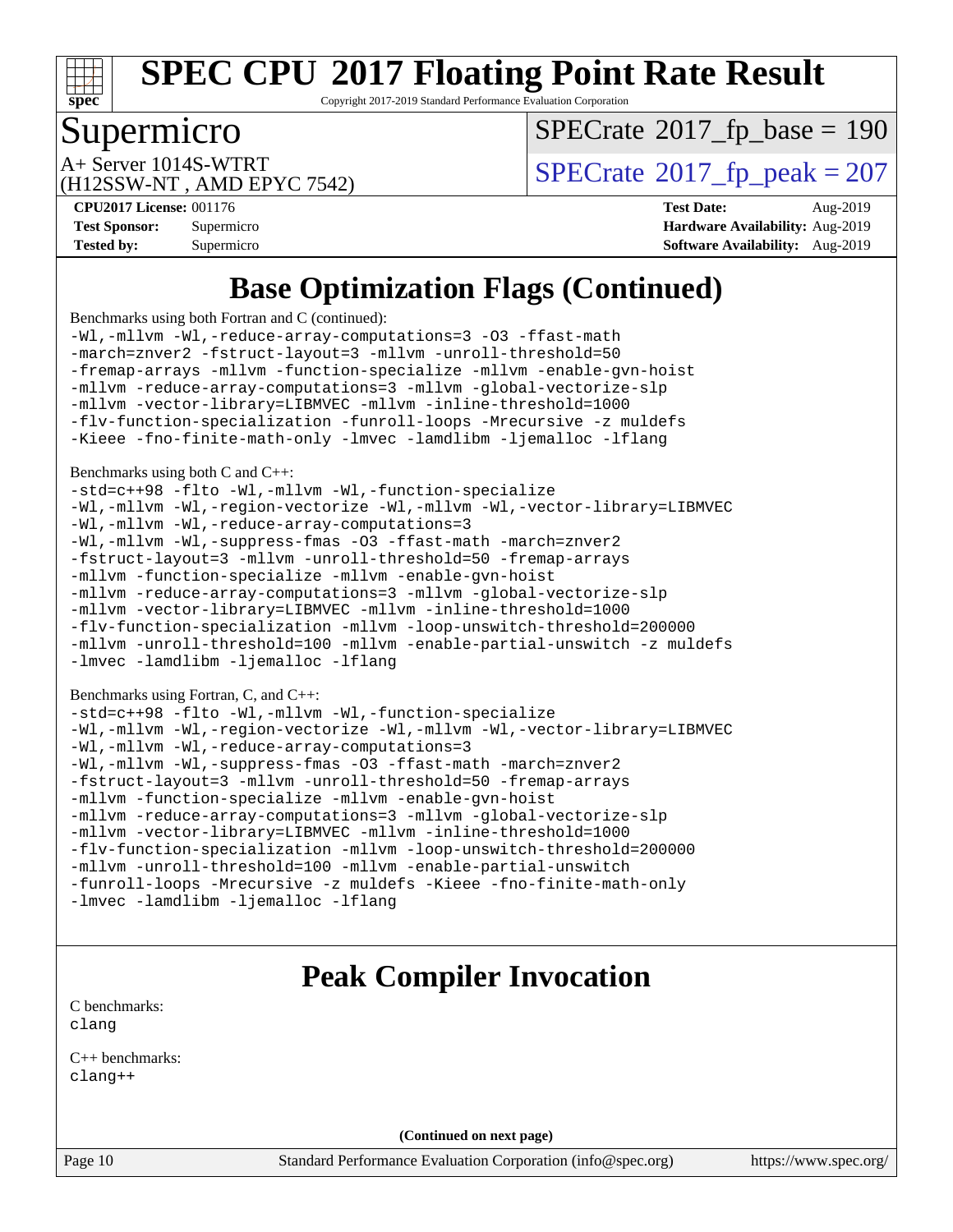

Copyright 2017-2019 Standard Performance Evaluation Corporation

### Supermicro

 $SPECrate$ <sup>®</sup>[2017\\_fp\\_base =](http://www.spec.org/auto/cpu2017/Docs/result-fields.html#SPECrate2017fpbase) 190

(H12SSW-NT , AMD EPYC 7542)

 $A+$  Server 1014S-WTRT  $\begin{array}{c|c}\n\text{SPECrate} \text{\textdegree}2017\_fp\_peak = 207\n\end{array}$  $\begin{array}{c|c}\n\text{SPECrate} \text{\textdegree}2017\_fp\_peak = 207\n\end{array}$  $\begin{array}{c|c}\n\text{SPECrate} \text{\textdegree}2017\_fp\_peak = 207\n\end{array}$ 

**[CPU2017 License:](http://www.spec.org/auto/cpu2017/Docs/result-fields.html#CPU2017License)** 001176 **[Test Date:](http://www.spec.org/auto/cpu2017/Docs/result-fields.html#TestDate)** Aug-2019 **[Test Sponsor:](http://www.spec.org/auto/cpu2017/Docs/result-fields.html#TestSponsor)** Supermicro **[Hardware Availability:](http://www.spec.org/auto/cpu2017/Docs/result-fields.html#HardwareAvailability)** Aug-2019 **[Tested by:](http://www.spec.org/auto/cpu2017/Docs/result-fields.html#Testedby)** Supermicro **[Software Availability:](http://www.spec.org/auto/cpu2017/Docs/result-fields.html#SoftwareAvailability)** Aug-2019

# **[Peak Compiler Invocation \(Continued\)](http://www.spec.org/auto/cpu2017/Docs/result-fields.html#PeakCompilerInvocation)**

[Fortran benchmarks](http://www.spec.org/auto/cpu2017/Docs/result-fields.html#Fortranbenchmarks): [flang](http://www.spec.org/cpu2017/results/res2019q3/cpu2017-20190902-17506.flags.html#user_FCpeak_flang)

[Benchmarks using both Fortran and C](http://www.spec.org/auto/cpu2017/Docs/result-fields.html#BenchmarksusingbothFortranandC):

[flang](http://www.spec.org/cpu2017/results/res2019q3/cpu2017-20190902-17506.flags.html#user_CC_FCpeak_flang) [clang](http://www.spec.org/cpu2017/results/res2019q3/cpu2017-20190902-17506.flags.html#user_CC_FCpeak_clang-c)

[Benchmarks using both C and C++](http://www.spec.org/auto/cpu2017/Docs/result-fields.html#BenchmarksusingbothCandCXX): [clang++](http://www.spec.org/cpu2017/results/res2019q3/cpu2017-20190902-17506.flags.html#user_CC_CXXpeak_clang-cpp) [clang](http://www.spec.org/cpu2017/results/res2019q3/cpu2017-20190902-17506.flags.html#user_CC_CXXpeak_clang-c)

[Benchmarks using Fortran, C, and C++:](http://www.spec.org/auto/cpu2017/Docs/result-fields.html#BenchmarksusingFortranCandCXX) [clang++](http://www.spec.org/cpu2017/results/res2019q3/cpu2017-20190902-17506.flags.html#user_CC_CXX_FCpeak_clang-cpp) [clang](http://www.spec.org/cpu2017/results/res2019q3/cpu2017-20190902-17506.flags.html#user_CC_CXX_FCpeak_clang-c) [flang](http://www.spec.org/cpu2017/results/res2019q3/cpu2017-20190902-17506.flags.html#user_CC_CXX_FCpeak_flang)

### **[Peak Portability Flags](http://www.spec.org/auto/cpu2017/Docs/result-fields.html#PeakPortabilityFlags)**

Same as Base Portability Flags

# **[Peak Optimization Flags](http://www.spec.org/auto/cpu2017/Docs/result-fields.html#PeakOptimizationFlags)**

#### [C benchmarks](http://www.spec.org/auto/cpu2017/Docs/result-fields.html#Cbenchmarks):

[-flto](http://www.spec.org/cpu2017/results/res2019q3/cpu2017-20190902-17506.flags.html#user_CCpeak_aocc-flto) [-Wl,-mllvm -Wl,-function-specialize](http://www.spec.org/cpu2017/results/res2019q3/cpu2017-20190902-17506.flags.html#user_CCpeak_F-function-specialize_7e7e661e57922243ee67c9a1251cb8910e607325179a0ce7f2884e09a6f5d4a5ef0ae4f37e8a2a11c95fc48e931f06dc2b6016f14b511fcb441e048bef1b065a) [-Wl,-mllvm -Wl,-region-vectorize](http://www.spec.org/cpu2017/results/res2019q3/cpu2017-20190902-17506.flags.html#user_CCpeak_F-region-vectorize_fb6c6b5aa293c88efc6c7c2b52b20755e943585b1fe8658c35afef78727fff56e1a56891413c30e36b8e2a6f9a71126986319243e80eb6110b78b288f533c52b) [-Wl,-mllvm -Wl,-vector-library=LIBMVEC](http://www.spec.org/cpu2017/results/res2019q3/cpu2017-20190902-17506.flags.html#user_CCpeak_F-use-vector-library_0a14b27fae317f283640384a31f7bfcc2bd4c1d0b5cfc618a3a430800c9b20217b00f61303eff223a3251b4f06ffbc9739dc5296db9d1fbb9ad24a3939d86d66) [-Wl,-mllvm -Wl,-reduce-array-computations=3](http://www.spec.org/cpu2017/results/res2019q3/cpu2017-20190902-17506.flags.html#user_CCpeak_F-reduce-array-computations_b882aefe7a5dda4e33149f6299762b9a720dace3e498e13756f4c04e5a19edf5315c1f3993de2e61ec41e8c206231f84e05da7040e1bb5d69ba27d10a12507e4) [-Ofast](http://www.spec.org/cpu2017/results/res2019q3/cpu2017-20190902-17506.flags.html#user_CCpeak_aocc-Ofast) [-march=znver2](http://www.spec.org/cpu2017/results/res2019q3/cpu2017-20190902-17506.flags.html#user_CCpeak_aocc-march_3e2e19cff2eeef60c5d90b059483627c9ea47eca6d66670dbd53f9185f6439e27eb5e104cf773e9e8ab18c8842ce63e461a3e948d0214bd567ef3ade411bf467) [-mno-sse4a](http://www.spec.org/cpu2017/results/res2019q3/cpu2017-20190902-17506.flags.html#user_CCpeak_F-mno-sse4a) [-fstruct-layout=5](http://www.spec.org/cpu2017/results/res2019q3/cpu2017-20190902-17506.flags.html#user_CCpeak_F-struct-layout_0de9d3561e9f54a54e0843cce081bd13a08ab3e9a82696f3346606c2e11360c37113781019b02fa128d9f650e68f1ffd209bab5c3a026c1ad23e4e7f60646b23) [-mllvm -vectorize-memory-aggressively](http://www.spec.org/cpu2017/results/res2019q3/cpu2017-20190902-17506.flags.html#user_CCpeak_F-vectorize-memory-aggressively_24b72a4417f50ade9e698c5b3bed87ab456cc6fc8ec6439480cb84f36ad6a3975af6e87206dea402e3871a1464ff3d60bc798e0250f330177ba629a260df1857) [-mllvm -function-specialize](http://www.spec.org/cpu2017/results/res2019q3/cpu2017-20190902-17506.flags.html#user_CCpeak_F-function-specialize_233b3bdba86027f1b094368157e481c5bc59f40286dc25bfadc1858dcd5745c24fd30d5f188710db7fea399bcc9f44a80b3ce3aacc70a8870250c3ae5e1f35b8) [-mllvm -enable-gvn-hoist](http://www.spec.org/cpu2017/results/res2019q3/cpu2017-20190902-17506.flags.html#user_CCpeak_F-enable-gvn-hoist_e5856354646dd6ca1333a0ad99b817e4cf8932b91b82809fd8fd47ceff7b22a89eba5c98fd3e3fa5200368fd772cec3dd56abc3c8f7b655a71b9f9848dddedd5) [-mllvm -unroll-threshold=50](http://www.spec.org/cpu2017/results/res2019q3/cpu2017-20190902-17506.flags.html#user_CCpeak_F-unroll-threshold_458874500b2c105d6d5cb4d7a611c40e2b16e9e3d26b355fea72d644c3673b4de4b3932662f0ed3dbec75c491a13da2d2ca81180bd779dc531083ef1e1e549dc) [-fremap-arrays](http://www.spec.org/cpu2017/results/res2019q3/cpu2017-20190902-17506.flags.html#user_CCpeak_F-fremap-arrays) [-mllvm -vector-library=LIBMVEC](http://www.spec.org/cpu2017/results/res2019q3/cpu2017-20190902-17506.flags.html#user_CCpeak_F-use-vector-library_e584e20b4f7ec96aa109254b65d8e01d864f3d68580371b9d93ed7c338191d4cfce20c3c864632264effc6bbe4c7c38153d02096a342ee92501c4a53204a7871) [-mllvm -reduce-array-computations=3](http://www.spec.org/cpu2017/results/res2019q3/cpu2017-20190902-17506.flags.html#user_CCpeak_F-reduce-array-computations_aceadb8604558b566e0e3a0d7a3c1533923dd1fa0889614e16288028922629a28d5695c24d3b3be4306b1e311c54317dfffe3a2e57fbcaabc737a1798de39145) [-mllvm -global-vectorize-slp](http://www.spec.org/cpu2017/results/res2019q3/cpu2017-20190902-17506.flags.html#user_CCpeak_F-global-vectorize-slp_a3935e8627af4ced727033b1ffd4db27f4d541a363d28d82bf4c2925fb3a0fd4115d6e42d13a2829f9e024d6608eb67a85cb49770f2da5c5ac8dbc737afad603) [-mllvm -inline-threshold=1000](http://www.spec.org/cpu2017/results/res2019q3/cpu2017-20190902-17506.flags.html#user_CCpeak_dragonegg-llvm-inline-threshold_b7832241b0a6397e4ecdbaf0eb7defdc10f885c2a282fa3240fdc99844d543fda39cf8a4a9dccf68cf19b5438ac3b455264f478df15da0f4988afa40d8243bab) [-flv-function-specialization](http://www.spec.org/cpu2017/results/res2019q3/cpu2017-20190902-17506.flags.html#user_CCpeak_F-flv-function-specialization) [-lmvec](http://www.spec.org/cpu2017/results/res2019q3/cpu2017-20190902-17506.flags.html#user_CCpeak_F-lmvec) [-lamdlibm](http://www.spec.org/cpu2017/results/res2019q3/cpu2017-20190902-17506.flags.html#user_CCpeak_F-lamdlibm) [-ljemalloc](http://www.spec.org/cpu2017/results/res2019q3/cpu2017-20190902-17506.flags.html#user_CCpeak_jemalloc-lib) [-lflang](http://www.spec.org/cpu2017/results/res2019q3/cpu2017-20190902-17506.flags.html#user_CCpeak_F-lflang)

[C++ benchmarks:](http://www.spec.org/auto/cpu2017/Docs/result-fields.html#CXXbenchmarks)

508.namd\_r: basepeak = yes

```
 510.parest_r: -std=c++98 -flto -Wl,-mllvm -Wl,-function-specialize
-Wl,-mllvm -Wl,-region-vectorize
-Wl,-mllvm -Wl,-vector-library=LIBMVEC
-Wl,-mllvm -Wl,-reduce-array-computations=3
-Wl,-mllvm -Wl,-suppress-fmas -Ofast -march=znver2
-flv-function-specialization -mllvm -unroll-threshold=100
-mllvm -enable-partial-unswitch
-mllvm -loop-unswitch-threshold=200000
-mllvm -vector-library=LIBMVEC
```

| Page 11 | Standard Performance Evaluation Corporation (info@spec.org) | https://www.spec.org/ |
|---------|-------------------------------------------------------------|-----------------------|
|         |                                                             |                       |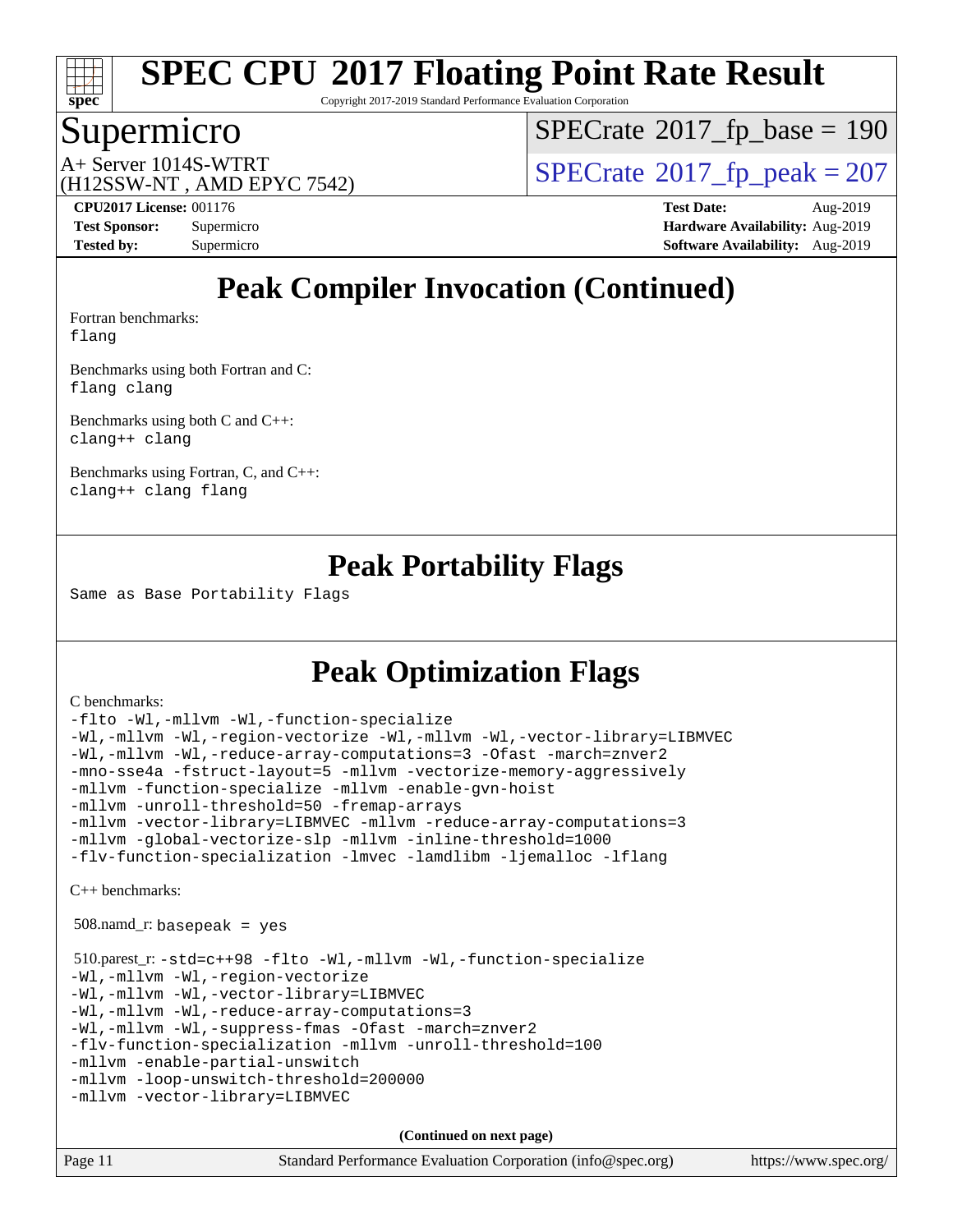

Copyright 2017-2019 Standard Performance Evaluation Corporation

# Supermicro

 $SPECrate$ <sup>®</sup>[2017\\_fp\\_base =](http://www.spec.org/auto/cpu2017/Docs/result-fields.html#SPECrate2017fpbase) 190

(H12SSW-NT , AMD EPYC 7542)

 $A+$  Server 1014S-WTRT  $\begin{array}{c|c}\n\text{SPECrate} \text{\textdegree}2017\_fp\_peak = 207\n\end{array}$  $\begin{array}{c|c}\n\text{SPECrate} \text{\textdegree}2017\_fp\_peak = 207\n\end{array}$  $\begin{array}{c|c}\n\text{SPECrate} \text{\textdegree}2017\_fp\_peak = 207\n\end{array}$ 

**[CPU2017 License:](http://www.spec.org/auto/cpu2017/Docs/result-fields.html#CPU2017License)** 001176 **[Test Date:](http://www.spec.org/auto/cpu2017/Docs/result-fields.html#TestDate)** Aug-2019 **[Test Sponsor:](http://www.spec.org/auto/cpu2017/Docs/result-fields.html#TestSponsor)** Supermicro **[Hardware Availability:](http://www.spec.org/auto/cpu2017/Docs/result-fields.html#HardwareAvailability)** Aug-2019 **[Tested by:](http://www.spec.org/auto/cpu2017/Docs/result-fields.html#Testedby)** Supermicro **[Software Availability:](http://www.spec.org/auto/cpu2017/Docs/result-fields.html#SoftwareAvailability)** Aug-2019

# **[Peak Optimization Flags \(Continued\)](http://www.spec.org/auto/cpu2017/Docs/result-fields.html#PeakOptimizationFlags)**

510.parest r (continued): [-mllvm -inline-threshold=1000](http://www.spec.org/cpu2017/results/res2019q3/cpu2017-20190902-17506.flags.html#user_peakCXXOPTIMIZE510_parest_r_dragonegg-llvm-inline-threshold_b7832241b0a6397e4ecdbaf0eb7defdc10f885c2a282fa3240fdc99844d543fda39cf8a4a9dccf68cf19b5438ac3b455264f478df15da0f4988afa40d8243bab) [-lmvec](http://www.spec.org/cpu2017/results/res2019q3/cpu2017-20190902-17506.flags.html#user_peakEXTRA_LIBS510_parest_r_F-lmvec) [-lamdlibm](http://www.spec.org/cpu2017/results/res2019q3/cpu2017-20190902-17506.flags.html#user_peakEXTRA_LIBS510_parest_r_F-lamdlibm) [-ljemalloc](http://www.spec.org/cpu2017/results/res2019q3/cpu2017-20190902-17506.flags.html#user_peakEXTRA_LIBS510_parest_r_jemalloc-lib) [-lflang](http://www.spec.org/cpu2017/results/res2019q3/cpu2017-20190902-17506.flags.html#user_peakEXTRA_LIBS510_parest_r_F-lflang)

[Fortran benchmarks](http://www.spec.org/auto/cpu2017/Docs/result-fields.html#Fortranbenchmarks):

 503.bwaves\_r: [-flto](http://www.spec.org/cpu2017/results/res2019q3/cpu2017-20190902-17506.flags.html#user_peakFOPTIMIZELDFLAGS503_bwaves_r_aocc-flto) [-Wl,-mllvm -Wl,-function-specialize](http://www.spec.org/cpu2017/results/res2019q3/cpu2017-20190902-17506.flags.html#user_peakLDFLAGS503_bwaves_r_F-function-specialize_7e7e661e57922243ee67c9a1251cb8910e607325179a0ce7f2884e09a6f5d4a5ef0ae4f37e8a2a11c95fc48e931f06dc2b6016f14b511fcb441e048bef1b065a) [-Wl,-mllvm -Wl,-region-vectorize](http://www.spec.org/cpu2017/results/res2019q3/cpu2017-20190902-17506.flags.html#user_peakLDFLAGS503_bwaves_r_F-region-vectorize_fb6c6b5aa293c88efc6c7c2b52b20755e943585b1fe8658c35afef78727fff56e1a56891413c30e36b8e2a6f9a71126986319243e80eb6110b78b288f533c52b) [-Wl,-mllvm -Wl,-vector-library=LIBMVEC](http://www.spec.org/cpu2017/results/res2019q3/cpu2017-20190902-17506.flags.html#user_peakLDFLAGS503_bwaves_r_F-use-vector-library_0a14b27fae317f283640384a31f7bfcc2bd4c1d0b5cfc618a3a430800c9b20217b00f61303eff223a3251b4f06ffbc9739dc5296db9d1fbb9ad24a3939d86d66) [-Wl,-mllvm -Wl,-reduce-array-computations=3](http://www.spec.org/cpu2017/results/res2019q3/cpu2017-20190902-17506.flags.html#user_peakLDFLAGS503_bwaves_r_F-reduce-array-computations_b882aefe7a5dda4e33149f6299762b9a720dace3e498e13756f4c04e5a19edf5315c1f3993de2e61ec41e8c206231f84e05da7040e1bb5d69ba27d10a12507e4) [-O3](http://www.spec.org/cpu2017/results/res2019q3/cpu2017-20190902-17506.flags.html#user_peakFOPTIMIZE503_bwaves_r_F-O3) [-march=znver2](http://www.spec.org/cpu2017/results/res2019q3/cpu2017-20190902-17506.flags.html#user_peakFOPTIMIZE503_bwaves_r_aocc-march_3e2e19cff2eeef60c5d90b059483627c9ea47eca6d66670dbd53f9185f6439e27eb5e104cf773e9e8ab18c8842ce63e461a3e948d0214bd567ef3ade411bf467) [-funroll-loops](http://www.spec.org/cpu2017/results/res2019q3/cpu2017-20190902-17506.flags.html#user_peakFOPTIMIZE503_bwaves_r_aocc-unroll-loops) [-Mrecursive](http://www.spec.org/cpu2017/results/res2019q3/cpu2017-20190902-17506.flags.html#user_peakFOPTIMIZE503_bwaves_r_F-mrecursive_20a145d63f12d5750a899e17d4450b5b8b40330a9bb4af13688ca650e6fb30857bbbe44fb35cdbb895df6e5b2769de0a0d7659f51ff17acfbef6febafec4023f) [-mllvm -vector-library=LIBMVEC](http://www.spec.org/cpu2017/results/res2019q3/cpu2017-20190902-17506.flags.html#user_peakFOPTIMIZE503_bwaves_r_F-use-vector-library_e584e20b4f7ec96aa109254b65d8e01d864f3d68580371b9d93ed7c338191d4cfce20c3c864632264effc6bbe4c7c38153d02096a342ee92501c4a53204a7871) [-Kieee](http://www.spec.org/cpu2017/results/res2019q3/cpu2017-20190902-17506.flags.html#user_peakEXTRA_FFLAGS503_bwaves_r_F-kieee) [-fno-finite-math-only](http://www.spec.org/cpu2017/results/res2019q3/cpu2017-20190902-17506.flags.html#user_peakEXTRA_FFLAGS503_bwaves_r_aocc-fno-finite-math-only) [-lmvec](http://www.spec.org/cpu2017/results/res2019q3/cpu2017-20190902-17506.flags.html#user_peakEXTRA_FLIBSEXTRA_LIBS503_bwaves_r_F-lmvec) [-lamdlibm](http://www.spec.org/cpu2017/results/res2019q3/cpu2017-20190902-17506.flags.html#user_peakEXTRA_FLIBSEXTRA_LIBS503_bwaves_r_F-lamdlibm) [-ljemalloc](http://www.spec.org/cpu2017/results/res2019q3/cpu2017-20190902-17506.flags.html#user_peakEXTRA_LIBS503_bwaves_r_jemalloc-lib) [-lflang](http://www.spec.org/cpu2017/results/res2019q3/cpu2017-20190902-17506.flags.html#user_peakEXTRA_LIBS503_bwaves_r_F-lflang)

549.fotonik3d\_r: Same as 503.bwaves\_r

```
 554.roms_r: -flto -Wl,-mllvm -Wl,-function-specialize
-Wl,-mllvm -Wl,-region-vectorize
-Wl,-mllvm -Wl,-vector-library=LIBMVEC
-Wl,-mllvm -Wl,-reduce-array-computations=3
-Wl,-mllvm -Wl,-enable-X86-prefetching -O3 -march=znver2
-funroll-loops -Mrecursive -mllvm -vector-library=LIBMVEC
-Kieee -fno-finite-math-only -lmvec -lamdlibm -ljemalloc
-lflang
```
[Benchmarks using both Fortran and C](http://www.spec.org/auto/cpu2017/Docs/result-fields.html#BenchmarksusingbothFortranandC):

```
-flto -Wl,-mllvm -Wl,-function-specialize
-Wl,-mllvm -Wl,-region-vectorize -Wl,-mllvm -Wl,-vector-library=LIBMVEC
-Wl,-mllvm -Wl,-reduce-array-computations=3 -Ofast -march=znver2
-mno-sse4a -fstruct-layout=5 -mllvm -vectorize-memory-aggressively
-mllvm -function-specialize -mllvm -enable-gvn-hoist
-mllvm -unroll-threshold=50 -fremap-arrays
-mllvm -vector-library=LIBMVEC -mllvm -reduce-array-computations=3
-mllvm -global-vectorize-slp -mllvm -inline-threshold=1000
-flv-function-specialization -O3 -funroll-loops -Mrecursive -Kieee
-fno-finite-math-only -lmvec -lamdlibm -ljemalloc -lflang
```
[Benchmarks using both C and C++](http://www.spec.org/auto/cpu2017/Docs/result-fields.html#BenchmarksusingbothCandCXX):

```
 511.povray_r: -std=c++98 -flto -Wl,-mllvm -Wl,-function-specialize
-Wl,-mllvm -Wl,-region-vectorize
-Wl,-mllvm -Wl,-vector-library=LIBMVEC
-Wl,-mllvm -Wl,-reduce-array-computations=3
-Wl,-mllvm -Wl,-x86-use-vzeroupper=false -Ofast
-march=znver2 -mno-sse4a -fstruct-layout=5
```